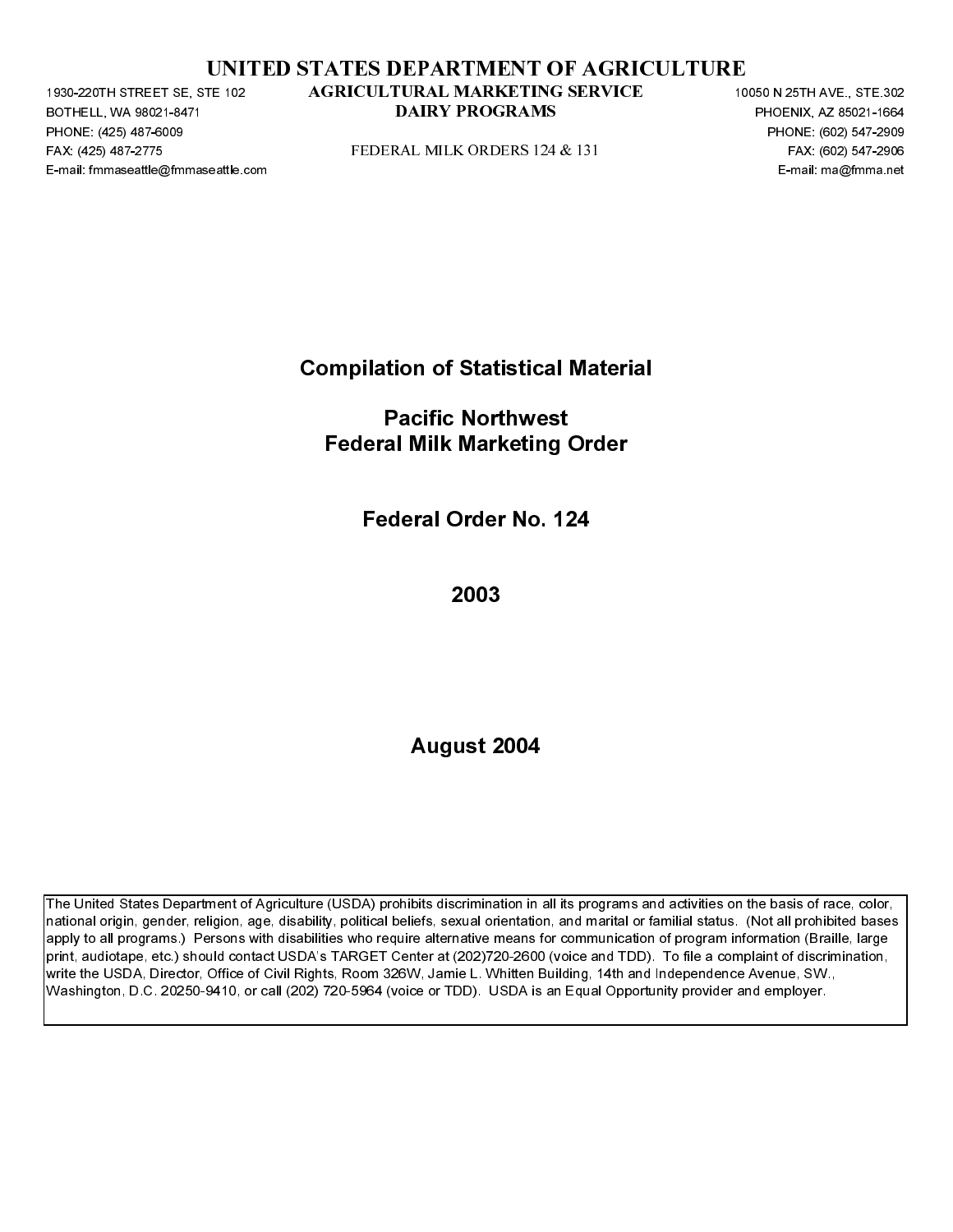# Table of Contents

| Table No.      | Title                                                                                                                                                                          | Page No.       |
|----------------|--------------------------------------------------------------------------------------------------------------------------------------------------------------------------------|----------------|
| 1              | Handlers Operating Pool Plants Under the Pacific Northwest Order,<br>Federal Order No. 124, 2003                                                                               | 1              |
| $\overline{2}$ | Qualified Cooperative Associations Marketing Milk Under the<br>Pacific Northwest Order, Federal Order No. 124, 2003                                                            | $\overline{2}$ |
| 3              | Number of Producers and Receipts of Producer Milk,<br>Pacific Northwest Order, Federal Order No. 124, 2003                                                                     | 3              |
| 4              | Class I Producer Milk and Components, Pacific Northwest Order,<br>Federal Order No. 124, 2003                                                                                  | 4              |
| 5              | Class II Producer Milk and Components, Pacific Northwest Order,<br>Federal Order No. 124, 2003                                                                                 | 5              |
| 6              | Class III Producer Milk and Components, Pacific Northwest Order,<br>Federal Order No. 124, 2003                                                                                | 6              |
| $\overline{7}$ | Class IV Producer Milk and Components, Pacific Northwest Order,<br>Federal Order No. 124, 2003                                                                                 | $\overline{7}$ |
| 8              | Total Producer Milk and Components, Pacific Northwest Order,<br>Federal Order No. 124, 2003                                                                                    | 8              |
| 9              | Total Producer Milk by Class, Pacific Northwest Order,<br>Federal Order No. 124, 2003                                                                                          | 9              |
| 10             | Total Butterfat Pounds by Class, Pacific Northwest Order,<br>Federal Order No. 124, 2003                                                                                       | 10             |
| 11             | Total Skim Pounds by Class, Pacific Northwest Order,<br>Federal Order No. 124, 2003                                                                                            | 11             |
| 12             | Number of Producers and Milk Production by County, Pacific Northwest<br>Order, Federal Order No. 124, 2003                                                                     | 12             |
| 13             | Class Prices Per Cwt for 3.5% Milk and Component Prices,<br>Pacific Northwest Order, Federal Order No. 124, 2003                                                               | 16             |
| 14             | Producer Price Differentials, Component Prices, Statistical Uniform Price<br>and Uniform Prices at Test, Pacific Northwest Order, Federal Order No. 124, 2003                  | 17             |
| 15             | <b>Advanced National Agricultural Statistical Services (NASS) Commodity Pricing</b><br>Factors Used in Pricing Class I Skim/Butterfat and Class II Skim/Nonfat<br>Solids, 2003 | 18             |
| 16             | Final National Agricultural Statistical Services (NASS) Commodity Pricing<br>Factors Used in Pricing Class II Butterfat, Class III, and Class IV,<br>2003                      | 19             |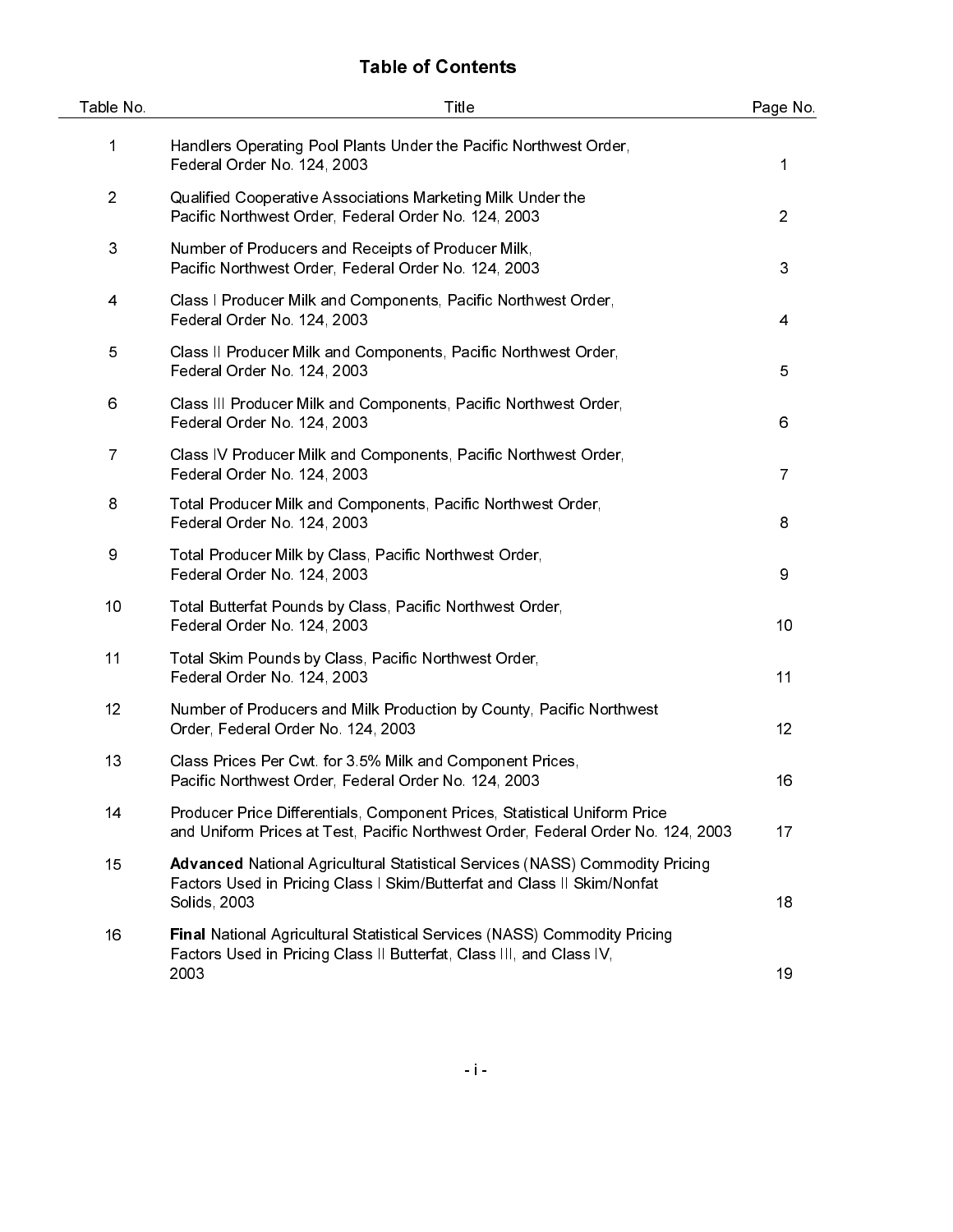### Handlers Operating Pool Plants Under the Pacific Northwest Order, Federal Order No. 124 2003

| Plant Name                                                      |                      | <b>Plant Location</b> |           | Location Adjustment | <b>Plant Status</b> |                |              |                           |                           |              |              |                           |                           |                 |                           |                           |
|-----------------------------------------------------------------|----------------------|-----------------------|-----------|---------------------|---------------------|----------------|--------------|---------------------------|---------------------------|--------------|--------------|---------------------------|---------------------------|-----------------|---------------------------|---------------------------|
|                                                                 | City                 | County                | State     | Rate 1/             | Jan                 | Feb            | Mar          | Apr                       | May                       | Jun   Jul    |              | Aug                       | Sep                       | Oct             | Nov                       | Dec                       |
| <b>Distributing Pool Plants</b>                                 |                      |                       |           |                     |                     |                |              |                           |                           |              |              |                           |                           |                 |                           |                           |
| Alpenrose Dairy, Inc.                                           | Portland             | Multnomah             | <b>OR</b> |                     | X                   | X              | X            | X                         | $\mathsf{x}$              | X.           | X            | $\boldsymbol{\mathsf{x}}$ | $\mathsf{x}$              | X               | X                         | $\boldsymbol{\mathsf{x}}$ |
| Andersen Dairy, Inc.                                            | <b>Battle Ground</b> | Clark                 | <b>WA</b> |                     | X                   | $\mathsf{x}$   | $\mathsf{x}$ | $\mathsf{x}$              | $\mathsf{x}$              | X.           | $\mathsf{x}$ | $\boldsymbol{\mathsf{x}}$ | X                         | X               | $\boldsymbol{\mathsf{x}}$ | X                         |
| Eberhard Creamery, Inc.                                         | Redmond              | Deschutes             | <b>OR</b> | $-$0.15$            | X                   | X              | X            | $\boldsymbol{\mathsf{x}}$ | $\boldsymbol{\mathsf{x}}$ | x            | X            | X                         | X                         | X               | X                         | X                         |
| Inland Northwest Dairies, LLC                                   | Spokane              | Spokane               | <b>WA</b> |                     | X                   | X              | X            | X                         | $\mathsf{x}$              | X            | X            | $\mathsf{x}$              | X                         | X               | X                         | X                         |
| Safeway Stores, Inc.                                            | <b>Bellevue</b>      | King                  | <b>WA</b> |                     | x                   | X              | X            | X                         | $\mathsf{x}$              | X            | X            | $\boldsymbol{\mathsf{x}}$ | X                         | X               | X                         | $\mathsf{x}$              |
| Safeway Stores, Inc.                                            | Clackamas            | Clackamas             | <b>OR</b> |                     | $\mathsf{x}$        | X.             | $\mathsf{x}$ | $\mathsf{x}$              | $\mathsf{x}$              | X.           | X            | $\mathbf{x}$              | $\mathsf{x}$              | $\mathsf{x}$    | $\mathsf{x}$              | $\mathsf{x}$              |
| Safeway 85, Inc.                                                | Moses Lake           | Grant                 | <b>WA</b> | \$0.15              | X                   | X              | X            | X                         | X                         | X            | X            |                           |                           | Out of Business |                           |                           |
| Sunshine Dairy, Inc.                                            | Portland             | Multnomah             | <b>OR</b> |                     | x                   | X              | X            | X                         | X                         | X            | X            | x                         | $\boldsymbol{\mathsf{x}}$ | X               | X                         | $\boldsymbol{\mathsf{x}}$ |
| The Kroger Co., Swan Island Dairy                               | Portland             | Multnomah             | <b>OR</b> |                     | x                   | X              | X            | X                         | $\mathsf{x}$              | X            | X            | $\mathsf{x}$              | X                         | X               | X                         | $\boldsymbol{\mathsf{x}}$ |
| Umpqua Dairy Products Co., Inc.                                 | Roseburg             | Douglas               | <b>OR</b> |                     | X                   | $\mathsf{x}$   | X            | X                         | $\mathsf{x}$              | X            | X            | $\boldsymbol{\mathsf{x}}$ | X                         | X               | $\boldsymbol{\mathsf{x}}$ | $\mathsf{x}$              |
| Vitamilk Dairy, Inc.                                            | Seattle              | King                  | <b>WA</b> |                     | X                   | X              | X            | X                         | X                         | X            | X            | X                         |                           |                 | Out of Business           |                           |
| <b>WestFarm Foods</b>                                           | Medford              | Jackson               | <b>OR</b> |                     | X                   | x              | X            | X                         | x                         | x            | X            | X                         | X                         | X               | X                         | X                         |
| <b>WestFarm Foods</b>                                           | Portland             | Multnomah             | <b>OR</b> |                     | X                   | X.             | X            | X                         | $\mathsf{x}$              | X            | X            | X                         | X                         | X               | X                         | X                         |
| <b>WestFarm Foods</b>                                           | Seattle              | King                  | <b>WA</b> |                     | X                   | $\mathsf{x}$   | X            | $\mathsf{x}$              | $\mathsf{x}$              | X.           | X            | $\mathsf{x}$              | $\boldsymbol{\mathsf{x}}$ | $\mathsf{x}$    | X                         | $\boldsymbol{\mathsf{x}}$ |
| <b>Wilcox Dairy Farms, LLC</b><br>d/b/a Curly's Dairy           | Salem                | Marion                | <b>OR</b> |                     | X                   | $\mathsf{x}$   | X            | $\mathsf{x}$              | $\mathbf{x}$              | X            | X            | $\mathsf{x}$              | $\mathbf{x}$              | $\mathsf{x}$    | $\boldsymbol{\mathsf{x}}$ | $\boldsymbol{\mathsf{x}}$ |
| <b>Wilcox Dairy Farms, LLC</b>                                  | Cheney               | Spokane               | <b>WA</b> |                     | X                   | x              | X            | X                         | X.                        | x            | X            | X                         | X                         | X               | X                         | X.                        |
| <b>Wilcox Dairy Farms, LLC</b>                                  | Roy                  | Pierce                | <b>WA</b> |                     | X                   | x              | X            | X                         | $\mathsf{x}$              | x            | X            | X                         | X                         | X               | X                         | X                         |
| Zottola Dairy Products, Inc.<br>d/b/a Valley of the Rogue Dairy | <b>Grants Pass</b>   | Josephine             | <b>OR</b> |                     | X                   | $\pmb{\times}$ | X            | $\mathsf{x}$              | $\boldsymbol{\mathsf{x}}$ | X.           | $\mathsf{x}$ | $\boldsymbol{\mathsf{x}}$ | $\boldsymbol{\mathsf{x}}$ | $\mathsf{x}$    | $\boldsymbol{\mathsf{x}}$ | $\mathsf{x}$              |
| <b>Supply Pool Plants</b>                                       |                      |                       |           |                     |                     |                |              |                           |                           |              |              |                           |                           |                 |                           |                           |
| Tillamook County Creamery Assn.                                 | Tillamook            | Tillamook             | <b>OR</b> |                     | $\mathsf{x}$        | $\mathsf{x}$   | X            | $\boldsymbol{\mathsf{x}}$ |                           |              |              |                           |                           |                 |                           |                           |
| Valley Crest Foods, Inc.                                        | Myrtle Point         | Coos                  | <b>OR</b> |                     |                     |                |              |                           |                           |              |              | X                         | $\boldsymbol{\mathsf{x}}$ | X               | $\boldsymbol{\mathsf{x}}$ | $\boldsymbol{\mathsf{x}}$ |
| <b>Cooperative Pool Manufacturing Plants</b>                    |                      |                       |           |                     |                     |                |              |                           |                           |              |              |                           |                           |                 |                           |                           |
| Columbia River Processing, Inc.                                 | Boardman             | Morrow                | <b>OR</b> | $-$0.15$            | X                   | $\mathsf{x}$   | X            | $\mathsf{x}$              | $\mathsf{x}$              | X            |              |                           |                           |                 |                           | X                         |
| Farmers Coop. Creamery Assn.                                    | McMinnville          | Yamhill               | <b>OR</b> |                     | x                   | X              | X            | X                         | $\mathsf{x}$              | x            | X            | X                         | X                         | X               | $\boldsymbol{\mathsf{x}}$ | $\boldsymbol{\mathsf{x}}$ |
| Tillamook County Creamery Assn.                                 | Tillamook            | Tillamook             | <b>OR</b> |                     | X                   | X              | X            | $\boldsymbol{\mathsf{x}}$ | $\mathsf{x}$              | $\mathsf{x}$ |              |                           |                           |                 | $\boldsymbol{\mathsf{x}}$ | $\boldsymbol{\mathsf{x}}$ |
| <b>WestFarm Foods</b>                                           | Chehalis             | Lewis                 | <b>WA</b> |                     | X                   | X              | X            | X                         | $\mathsf{x}$              | X            | X            | X                         | $\boldsymbol{\mathsf{x}}$ | X               | X                         | $\boldsymbol{\mathsf{x}}$ |
| <b>WestFarm Foods</b>                                           | Lynden               | Whatcom               | <b>WA</b> |                     | X                   | x              | X            | X                         | X.                        | x            | X            | X                         | x                         | X               | X                         | X                         |
| <b>WestFarm Foods</b>                                           | Sunnyside            | Yakima                | <b>WA</b> | $-$0.15$            | X                   | $\mathsf{x}$   | X            | X                         | X                         | X            | X            | $\boldsymbol{\mathsf{x}}$ |                           |                 |                           | X                         |

1/ \$0.00 unless otherwise noted. Rate is relative to King County, Washington (\$1.90/cwt).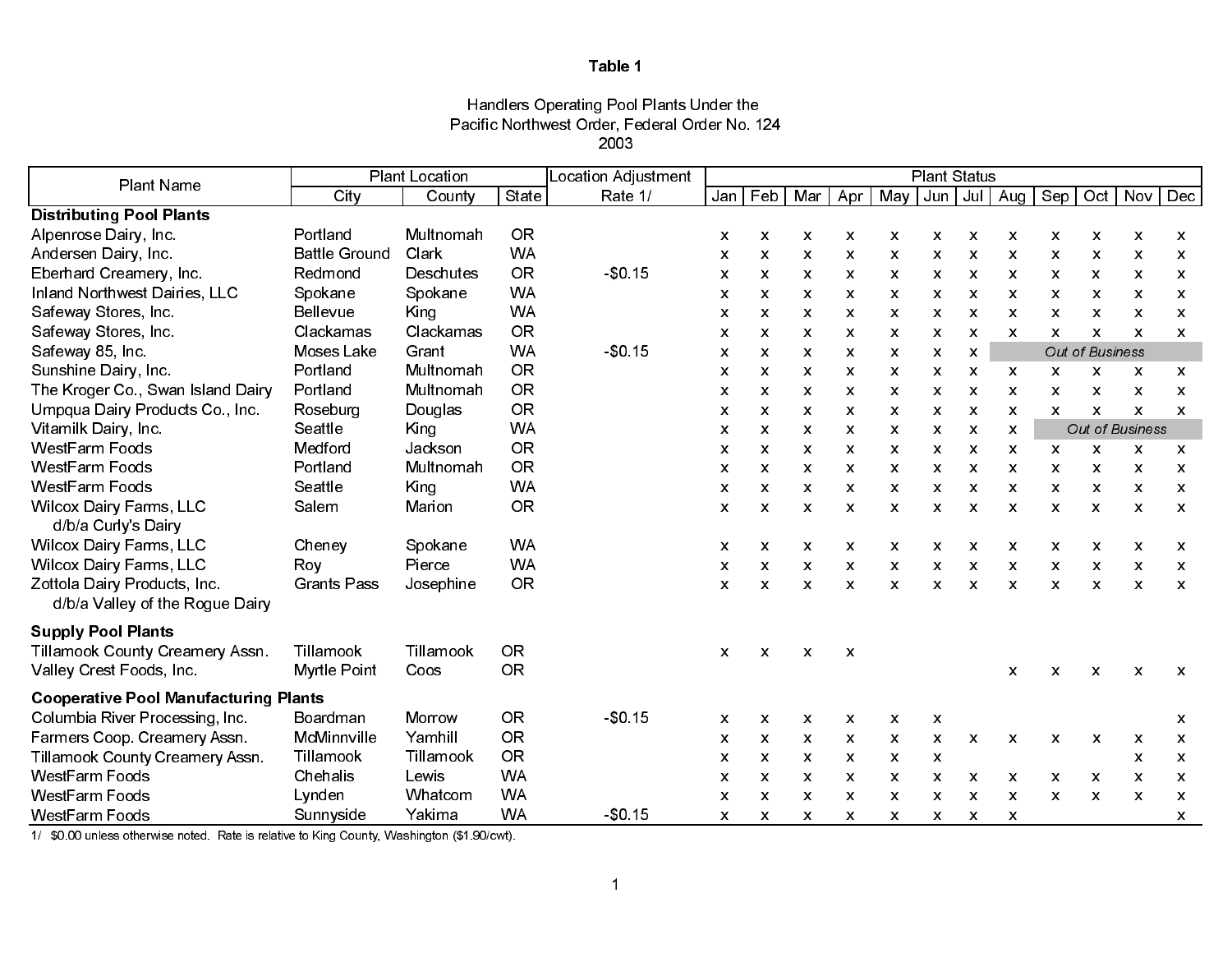### Qualified Cooperative Associations Marketing Milk Under the Pacific Northwest Order, Federal Order No. 124 2003

|                                     |                | <b>Principle Office</b> |           | Cooperative Status |     |     |                           |              |     |                           |     |     |                           |      |                 |
|-------------------------------------|----------------|-------------------------|-----------|--------------------|-----|-----|---------------------------|--------------|-----|---------------------------|-----|-----|---------------------------|------|-----------------|
| Cooperative Name                    | City           | County                  | State     | Jan                | Feb | Mar | Apr                       | May          | Jun | Jul                       | Aug | Sep | Oct                       | Nov. | Dec             |
| Dairy Farmers of America, Inc.,     |                |                         |           |                    |     |     |                           |              |     |                           |     |     |                           |      |                 |
| Mountain Area Council 1/            | Salt Lake City | Salt Lake               | UT        | x                  | X.  | x   | $\boldsymbol{\mathsf{x}}$ | X.           | x   | $\boldsymbol{\mathsf{x}}$ | x   | x   | X                         | X    | x               |
| <b>Farmers Cooperative Creamery</b> | McMinnville    | Yamhill                 | ΟR        | $\mathbf{x}$       | X.  | x.  | $\boldsymbol{\mathsf{x}}$ | X.           | X.  | $\mathsf{x}$              | X   | x   | $\boldsymbol{\mathsf{x}}$ | X    | x               |
| Northwest Dairy Association         | Seattle        | King                    | WA        | X                  | X.  | X   | $\mathbf{x}$              | X.           | X.  | $\mathsf{x}$              | x   | x   | $\boldsymbol{\mathsf{x}}$ | x    | x               |
| Northwest Independent Milk          |                |                         |           |                    |     |     |                           |              |     |                           |     |     |                           |      |                 |
| <b>Producers Association</b>        | Mt Vernon      | Skagit                  | <b>WA</b> | X                  | X.  | x   | $\mathbf{x}$              | $\mathbf{x}$ | X   | X                         | X   | x   | $\boldsymbol{\mathsf{x}}$ | X.   | x               |
| Portland Independent Milk           |                |                         |           |                    |     |     |                           |              |     |                           |     |     |                           |      |                 |
| <b>Producers Association</b>        | Portland       | Multnomah               | OR        | X                  | x   | x   | $\boldsymbol{\mathsf{x}}$ | X.           | x   | $\boldsymbol{\mathsf{x}}$ | X   | x   | X                         |      | Merged with FCC |
| <b>Tillamook County</b>             |                |                         |           |                    |     |     |                           |              |     |                           |     |     |                           |      |                 |
| <b>Creamery Association</b>         | Tillamook      | Tillamook               | ΟR        | x                  | x   | x   | x                         | x            | x   | х                         | x   | x   | x                         | x    | x               |

1/ Dairy Farmers of America, Inc., headquarters are in Kansas City, Missouri.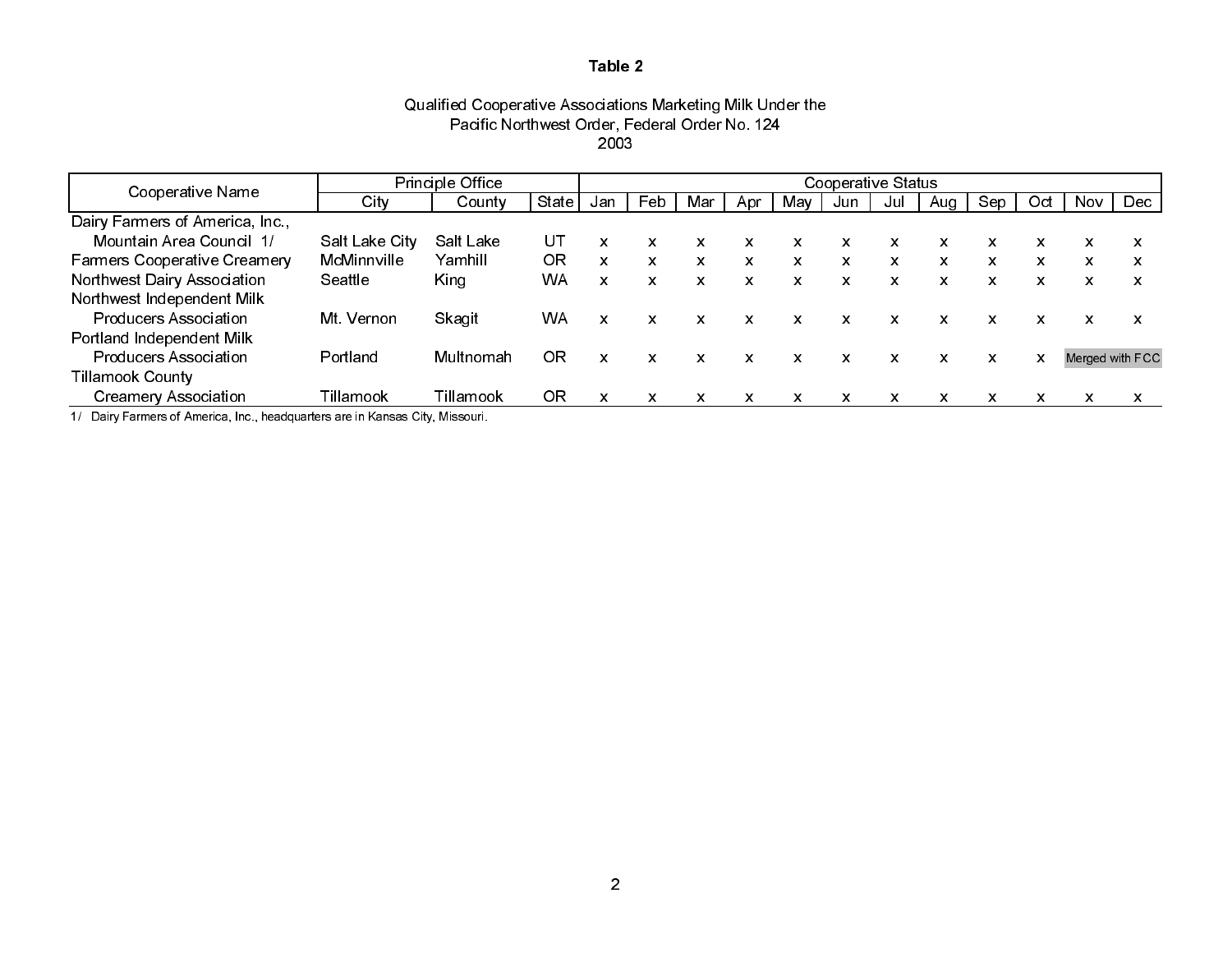# Number of Producers and Receipts of Producer Milk Pacific Northwest Order, Federal Order No. 124 2003

|                  | Number of | Producer      |            | Daily Average          |
|------------------|-----------|---------------|------------|------------------------|
|                  | Producers | <b>Milk</b>   | Average 1/ | Per Producer 1/        |
|                  |           | lbs.          | lbs        | $\mathsf{b}\mathsf{s}$ |
| 2 <sub>l</sub>   | 918       | 620,224,370   | 20,007,238 | 21,794                 |
| 2 <sup>1</sup>   | 908       | 564 546 062   | 20,162,359 | 22,205                 |
| 2 <sub>l</sub>   | 912       | 644,063,865   | 20,776,254 | 22 781                 |
| 21               | 909       | 625,726,509   | 20,857,550 | 22,946                 |
| 2 <sub>l</sub>   | 903       | 642,190,976   | 20,715,838 | 22 941                 |
| 2 <sub>l</sub>   | 897       | 620,181,306   | 20,672,710 | 23,046                 |
| 2 <sup>1</sup>   | 685       | 411 485 487   | 13,273,725 | 19 3 78                |
| 21               | 705       | 415 182 551   | 13,392,986 | 18 997                 |
| 2 <sup>1</sup>   | 691       | 371,686,360   | 12,389,545 | 17.930                 |
| 21               | 693       | 376 914 747   | 12.158.540 | 17.545                 |
| 21               | 835       | 428,862,717   | 14,295,424 | 17,120                 |
| 2 <sup>1</sup>   | 891       | 615,390,840   | 19,851,317 | 22,280                 |
| Average/Total 1/ | 829       | 6,336,455,790 | 17,360,153 | 20 941                 |
|                  |           |               |            | Daily                  |

1/ Annual average is a weighted average.

2/ Eligible milk and producers not pooled in indicated months: January through December.

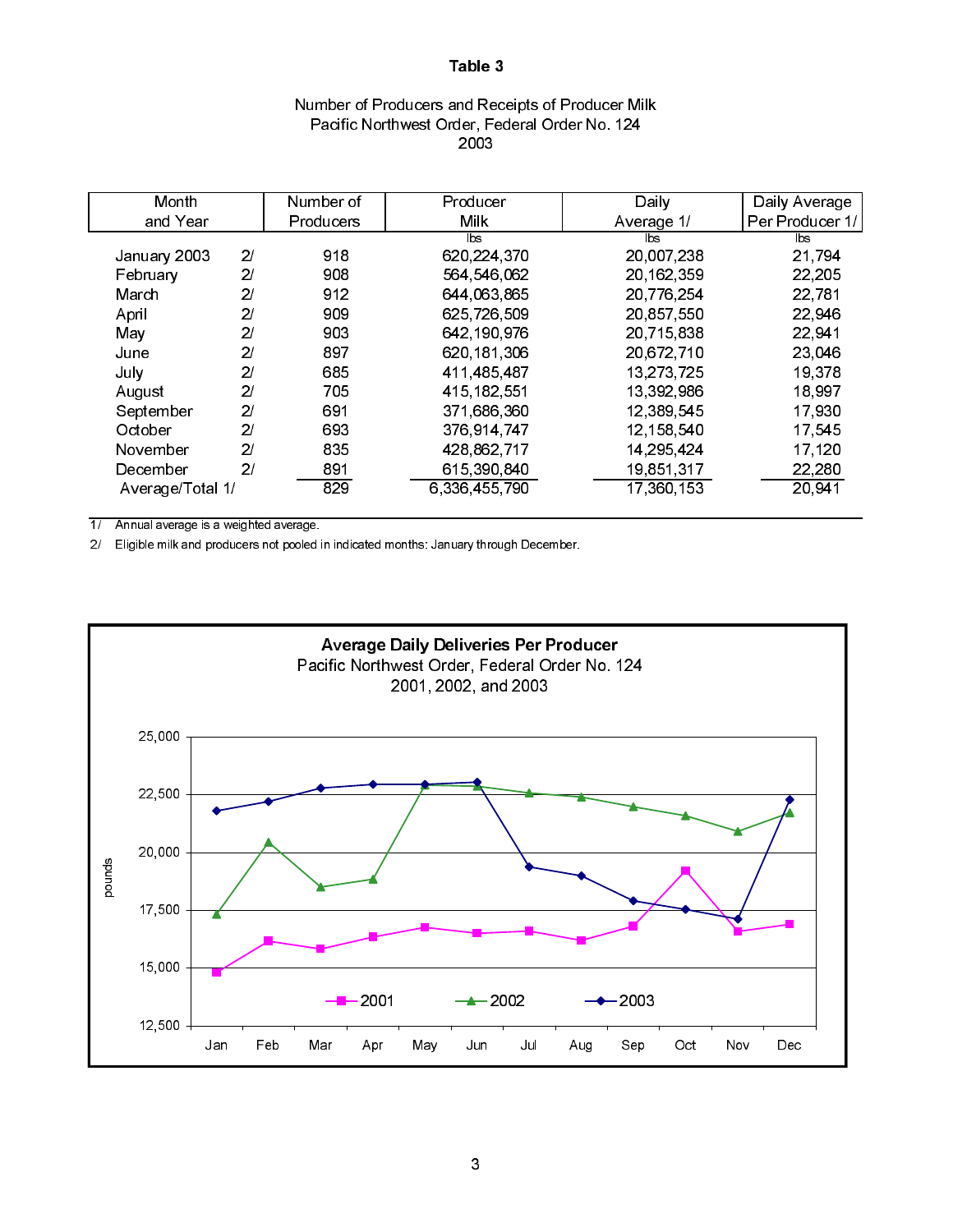### 2003Class I Producer Milk and Components\* Pacific Northwest Order, Federal Order No. 124

| Month            | Class I       | Percent of | Class I                |       |            |         |             |         |                        |          |
|------------------|---------------|------------|------------------------|-------|------------|---------|-------------|---------|------------------------|----------|
| and Year         | Producer Milk | Market     | <b>Butterfat</b>       |       | Protein    |         | Solids      |         | Class   Nonfat Solids  |          |
|                  | <b>bs</b>     |            | $\mathsf{b}\mathsf{s}$ | %     | lbs        | %       | lbs         | %       | $\mathsf{b}\mathsf{s}$ | %        |
| January 2003     | 188,938,767   | 30 46%     | 3 3 10 0 0 3           | ∣75%  | 5,836,459  | 309%    | 10.962.980  | 5.80%   | 16,799,439             | 889%     |
| February         | 162 706 392   | 28 82%     | 2.841.330              | l 75% | 5 004 815  | 3.08%   | 9 450 564   | 5.81%   | 14 455 379             | 888%     |
| March            | 175,036,939   | 27.17%     | 3,077,251              | 76%   | 5,399,640  | 3.08%   | 10,166,748  | 581%    | 15,566,388             | 889%     |
| April            | 175,527,527   | 28 05%     | 3,176,052              | 81%   | 5,374,474  | 3.06%   | 10,200,293  | 5.81%   | 15,574,767             | 887%     |
| May              | 180 277 109   | 28 07%     | 3.202.100              | 1.78% | 5471615    | 3 0 4 % | 10,506,855  | 5.83%   | 15,978,470             | 886%     |
| June             | 160,430,984   | 25 87%     | 2 954 867              | 84%   | 4,840,689  | 3.02%   | 9 342 547   | 5 8 2%  | 14, 183, 236           | 884%     |
| July             | 172,452,699   | 41 91%     | 3,119,771              | 81%   | 5.166.445  | 3.00%   | 10,031,556  | 582%    | 15, 198, 001           | 881%     |
| August           | 168,746,417   | 40 64%     | 3,146,922              | .86%  | 5,120,636  | 3.03%   | 9,785,485   | 5.80%   | 14,906,121             | 883%     |
| September        | 173,467,553   | 46 67%     | 3,140,465              | 81%   | 5,397,130  | 3 1 1 % | 10 054 384  | 5.80%   | 15,451,514             | 891%     |
| October          | 187 837 226   | 49 84%     | 3 4 5 8 5 7 5          | 84%   | 5.918.430  | 3.15%   | 10 842 857  | 5 7 7 % | 16,761,287             | 892%     |
| November         | 176,654,597   | 41.19%     | 3 539 552              | 2.00% | 5 688 719  | 3 2 2 % | 10 214 450  | 5 78%   | 15,903,169             | $9.00\%$ |
| December         | 182,491,832   | 29 66%     | 3,637,564              | .99%  | 5,818,925  | 3 19%   | 10,554,348  | 5 78%   | 16,373,273             | 897%     |
| Total/Average 1/ | 2.104.568.042 | 33 21%     | 38,604,452             | l 83% | 65 037 977 | 3.09%   | 122,113,067 | 580%    | 187 151 044            | 889%     |

1/ Annual average is a weighted average.

\*Nonfat components follow skim milk utilization.

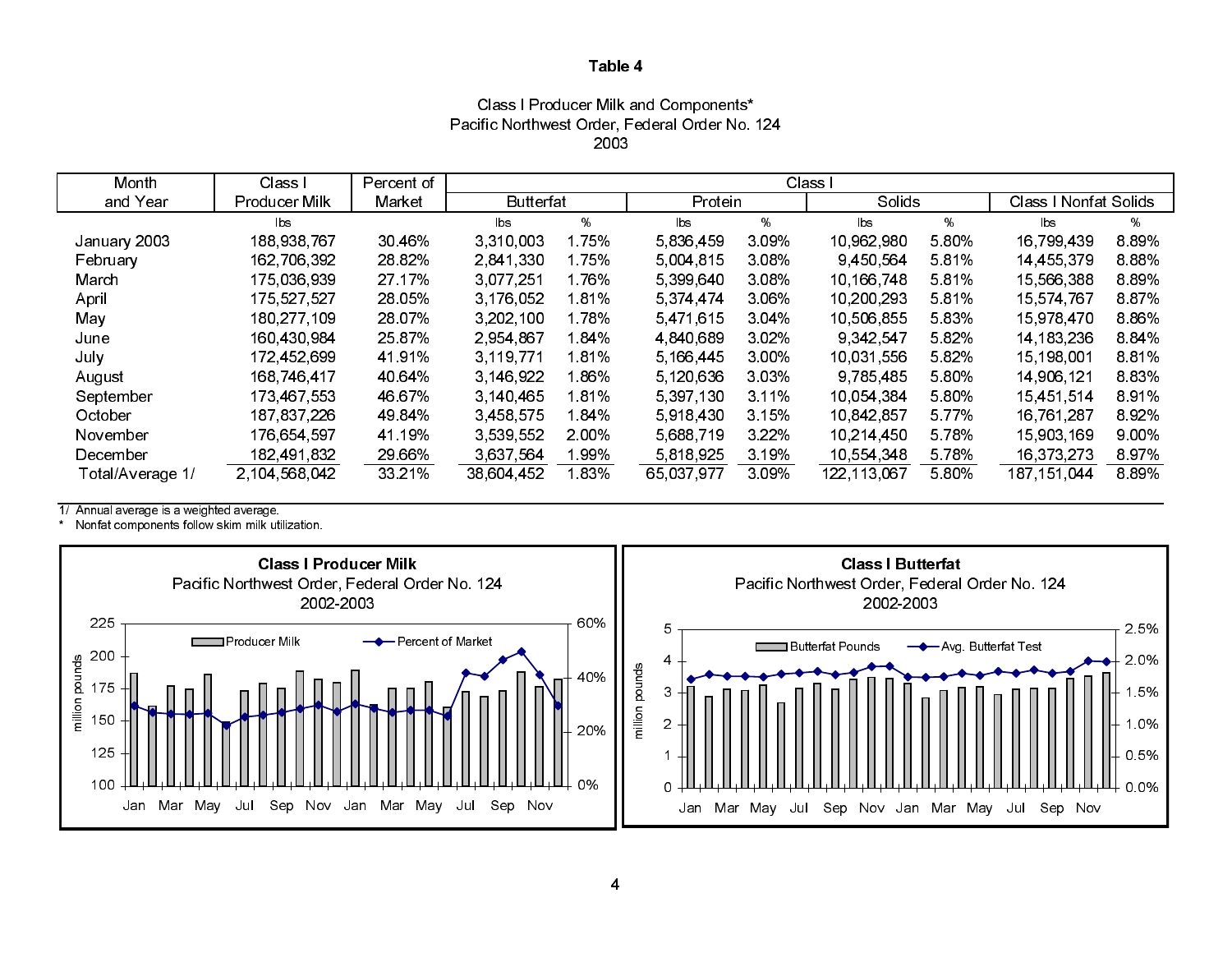Class II Producer Milk and Components\* Pacific Northwest Order, Federal Order No. 124 2003

| Month            | Class II      | Percent of | Class II         |         |                  |       |                |          |                        |         |
|------------------|---------------|------------|------------------|---------|------------------|-------|----------------|----------|------------------------|---------|
| and Year         | Producer Milk | Market     | <b>Butterfat</b> |         | Class II Protein |       | Class II Other | : Solids | Class II Nonfat Solids |         |
|                  | lbs.          |            | lbs              | %       | lbs.             | %     | lbs.           | ℅        | lbs                    | %       |
| January 2003     | 36,800,983    | 5 9 3%     | 3 309 678        | 8 9 9%  | 1,054,527        | 2.87% | 1,976,506      | 5 3 7 %  | 3.031.033              | 8 2 4 % |
| February         | 33 950 531    | 6.01%      | 3 047 735        | 898%    | 967,263          | 285%  | 1,824,362      | 5 3 7 %  | 2 791 625              | 8.22%   |
| March            | 37 295 626    | 5 79%      | 3 3 4 9 5 5 6    | 898%    | 1.067.685        | 2.86% | 2,004,006      | 5 3 7 %  | 3.071.691              | 8 24%   |
| April            | 38 867 981    | 6 21%      | 3,807,007        | 9 7 9 % | 1,093,320        | 281%  | 2.072.948      | 5 3 3 %  | 3,166,268              | 8.15%   |
| May              | 38 796 905    | 6.04%      | 3 603 790        | 9 2 9 % | 1,087,911        | 2.80% | 2,084,339      | 5 3 7 %  | 3 172 250              | 8.18%   |
| June             | 43 228 751    | 6.97%      | 3 767 662        | 872%    | 1,213,835        | 281%  | 2 336 100      | 540%     | 3.549.935              | 8 2 1%  |
| July             | 40,718,359    | 9 90%      | 4.173.573        | 10.25%  | 1,116,998        | 2 74% | 2,160,819      | 531%     | 3,277,817              | 8.05%   |
| August           | 43 785 877    | 10.55%     | 3.820.274        | 8.72%   | 1.234.704        | 282%  | 2,359,641      | 5 3 9 %  | 3.594.345              | 8 2 1%  |
| September        | 31 790 774    | 8 5 5 %    | 3 4 7 9 4 7 1    | 10.94%  | 895,087          | 282%  | 1,668,356      | 5 25%    | 2 5 6 3 4 4 3          | 8.06%   |
| October          | 31 088 918    | 8 25%      | 3 538 543        | 11 38%  | 885,458          | 285%  | 1 618 091      | 5 20%    | 2.503.549              | 8.05%   |
| November         | 34 209 061    | 7.98%      | 3,900,004        | 11 40%  | 995 428          | 2.91% | 1 784 239      | 5 2 2 %  | 2,779,667              | 8.13%   |
| December         | 37 806 625    | 6.14%      | 3,736,203        | 988%    | 1.109.104        | 2.93% | 2,009,473      | 5 3 2 %  | 3 1 18 5 77            | 8.25%   |
| Total/Average 1/ | 448 340 391   | 7.08%      | 43,533,496       | 9 7 1%  | 12,721,320       | 2.84% | 23,898,880     | 5 3 3 %  | 36,620,200             | 8 17%   |

1/ Annual average is a weighted average.

\* Nonfat components follow skim milk utilization.

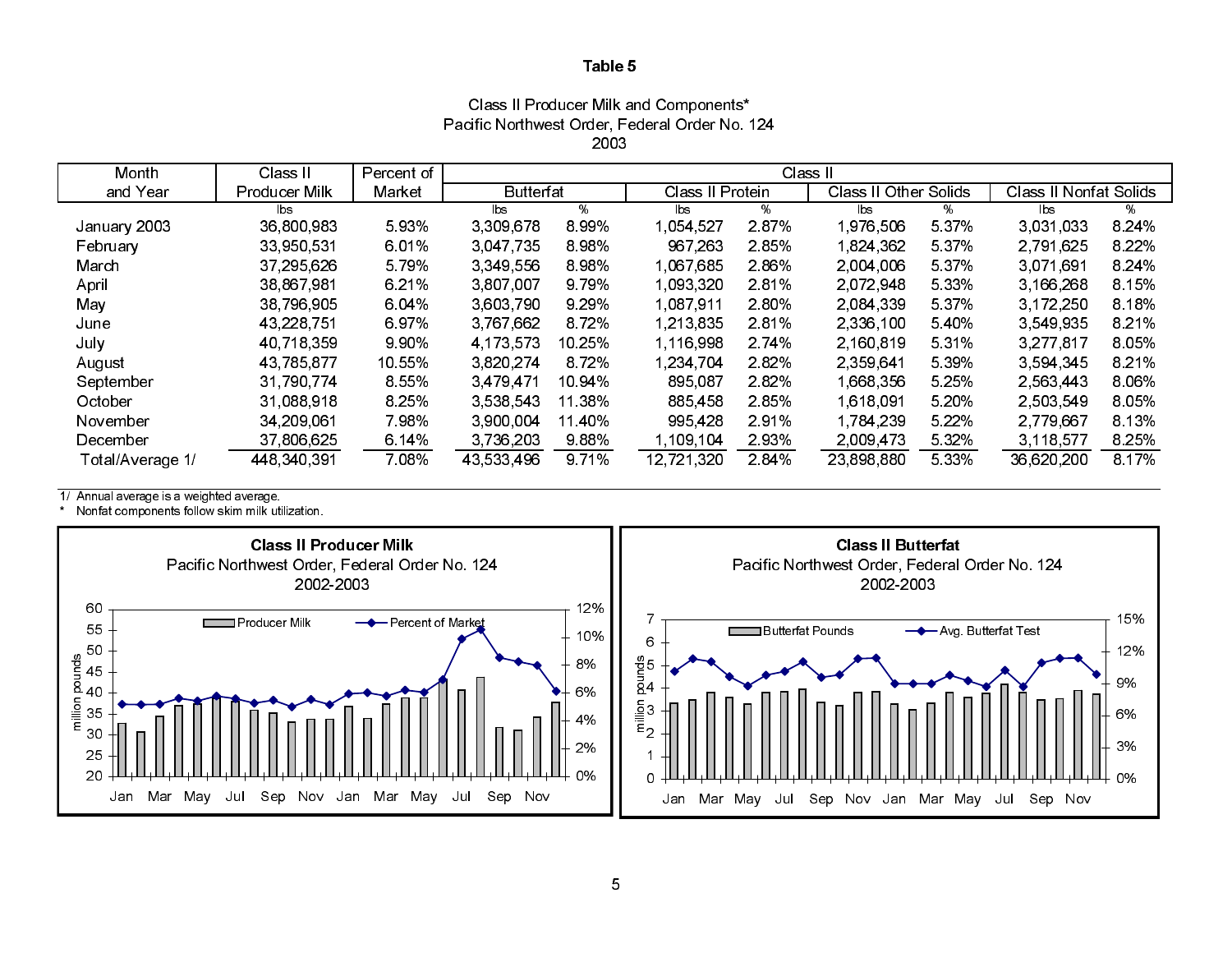### Class III Producer Milk and Components\* Pacific Northwest Order, Federal Order No. 124 2003

| Month            | Class III     | Percent of | Class III        |         |            |         |                     |         |              |               |  |  |
|------------------|---------------|------------|------------------|---------|------------|---------|---------------------|---------|--------------|---------------|--|--|
| and Year         | Producer Milk | Market     | <b>Butterfat</b> |         | Protein    |         | <b>Other Solids</b> |         |              | Nonfat Solids |  |  |
|                  | lbs           |            | lbs              | %       | lbs        | %       | lbs                 | %       | lbs          | %             |  |  |
| January 2003     | 196 519 906   | 31 69%     | 7 621 144        | 388%    | 5,978,741  | 3 04%   | 11, 162, 647        | 5.68%   | 17, 141, 388 | 8.72%         |  |  |
| February         | 186,027,387   | 32 95%     | 7.011.583        | 3.77%   | 5,634,701  | 3 0 3 % | 10.582.011          | 5.69%   | 16,216,712   | 872%          |  |  |
| March            | 219 801 201   | 34 13%     | 8 164 996        | 3.71%   | 6,680,840  | 3 04%   | 12 523 345          | 5 70%   | 19,204,185   | 874%          |  |  |
| April            | 212,437,520   | 33 95%     | 7.868.588        | 370%    | 6,423,274  | 3 0 2 % | 12.116.034          | 5 70%   | 18,539,308   | 873%          |  |  |
| May              | 216 653 702   | 33 74%     | 8.319.723        | 384%    | 6,532,714  | 3 0 2 % | 12 349 691          | 5 70%   | 18,882,405   | 872%          |  |  |
| June             | 211 531 578   | 34 11%     | 8 0 2 2 6 7 8    | 3.79%   | 6,311,716  | 2 98%   | 12.031.610          | 5.69%   | 18 343 326   | 867%          |  |  |
| July             | 1,651,556     | 0.40%      | 270,711          | 16 39%  | 41 975     | 2 54%   | 81 641              | 4 94%   | 123 616      | 7 48%         |  |  |
| August           | 25 499 161    | 6.14%      | 992 114          | 389%    | 733 953    | 288%    | 1,437,952           | 5 64%   | 2.171.905    | 8.52%         |  |  |
| September        | 2,926,315     | 0.79%      | 344 588          | 11.78%  | 82 955     | 283%    | 151,910             | 5.19%   | 234,865      | 8.03%         |  |  |
| October          | 3 478 233     | 0.92%      | 329 474          | 947%    | 102,303    | 294%    | 184 754             | 5 3 1 % | 287 057      | 8.25%         |  |  |
| November         | 60 142 191    | 14.02%     | 2 539 273        | 4 2 2 % | 1,944,508  | 3 2 3 % | 3,416,438           | 5.68%   | 5 360 946    | 8.91%         |  |  |
| December         | 204 114 260   | 33.17%     | 8.039.844        | 394%    | 6 489 800  | 3 18%   | 11 597 774          | 5.68%   | 18,087,574   | 886%          |  |  |
| Total/Average 1/ | 1,540 783 010 | 24 3 2 %   | 59 524 716       | 386%    | 46,957,480 | 3 0 5 % | 87,635,807          | 5.69%   | 134 593 287  | 8 7 4 %       |  |  |

1/ Annual average is a weighted average.

\* Nonfat components follow skim milk utilization.

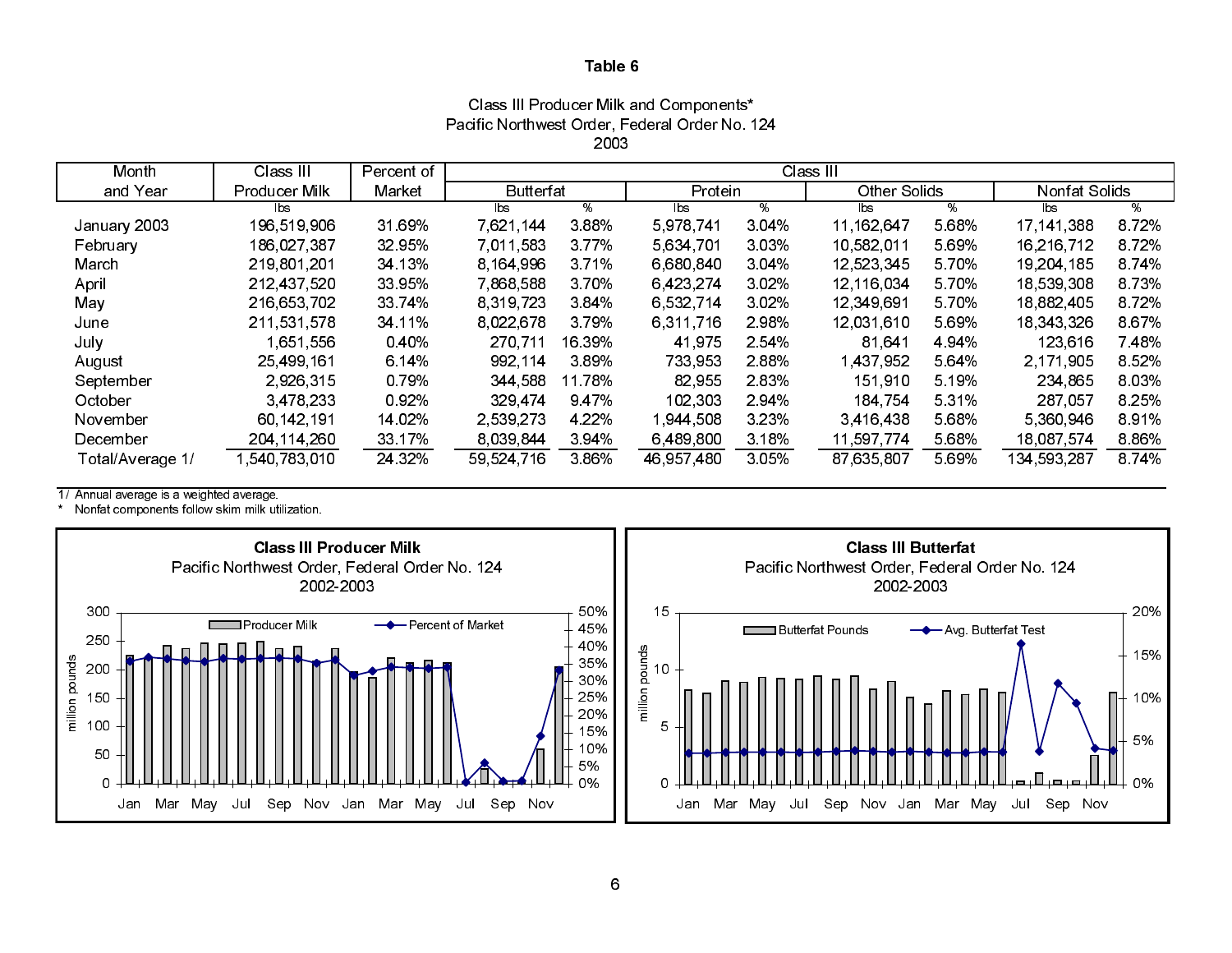Class IV Producer Milk and Components\* Pacific Northwest Order, Federal Order No. 124 2003

| Month            | Class IV      | Percent of | Class IV         |         |            |          |               |       |               |       |  |
|------------------|---------------|------------|------------------|---------|------------|----------|---------------|-------|---------------|-------|--|
| and Year         | Producer Milk | Market     | <b>Butterfat</b> |         | Protein    |          | Other Solids  |       | Nonfat Solids |       |  |
|                  |               |            | lbs              | %       | lbs        | %        | lbs           | %     | lbs           | %     |  |
| January 2003     | 197 964 714   | 3192%      | 8,744,511        | 4 4 2%  | 5 962 422  | 3 0 1 %  | 11,145,649    | 5 63% | 17,108,071    | 864%  |  |
| February         | 181 861 752   | 32 21%     | 7,919,510        | 4 3 5 % | 5451104    | $3.00\%$ | 10 240 818    | 5 63% | 15,691,922    | 8.63% |  |
| March            | 211 930 099   | 3291%      | 9,087,810        | 4 29%   | 6,376,081  | 3.01%    | 11.952.392    | 5 64% | 18,328,473    | 8.65% |  |
| April            | 198,893,481   | 31 79%     | 7,996,897        | 4 0 2%  | 5,948,737  | 2.99%    | 11,256,344    | 5.66% | 17,205,081    | 8.65% |  |
| May              | 206,463,260   | 32.15%     | 8.124.422        | 394%    | 6 121 130  | 2 96%    | 11,710,458    | 5 67% | 17,831,588    | 8.64% |  |
| June             | 204 989 993   | 33.05%     | 7,370,408        | 360%    | 6,083,836  | 297%     | 11,683,617    | 5 70% | 17,767,453    | 867%  |  |
| July             | 196,662,873   | 47 79%     | 6 986 276        | 3 5 5 % | 5,826,453  | 2 96%    | 11,206,104    | 5 70% | 17.032.557    | 8.66% |  |
| August           | 177 151 096   | 42 67%     | 6,667,294        | 3.76%   | 5 272 488  | 2.98%    | 10.045.763    | 5 67% | 15, 318, 251  | 8.65% |  |
| September        | 163 501 718   | 43 99%     | 6 497 131        | 397%    | 4 967 285  | 3.04%    | 9 235 600     | 5.65% | 14, 202, 885  | 869%  |  |
| October          | 154,510,370   | 40.99%     | 6 475 553        | 4 19%   | 4 753 951  | 3.08%    | 8 678 670     | 5 62% | 13,432,621    | 869%  |  |
| November         | 157 856 868   | 3681%      | 6 402 241        | 4.06%   | 4 973 174  | 3.15%    | 8 8 9 6 2 9 3 | 5 64% | 13 869 467    | 8.79% |  |
| December         | 190 978 123   | 31 03%     | 8,149,856        | 4 27%   | 5949292    | 3 12%    | 10,760,563    | 5.63% | 16,709,855    | 8.75% |  |
| Total/Average 1/ | 2,242,764,347 | 35 39%     | 90.421.909       | 4 0 3%  | 67,685,953 | 3 0 2%   | 126,812,271   | 5.65% | 194 498 224   | 867%  |  |

1/ Annual average is a weighted average.

\* Nonfat components follow skim milk utilization.



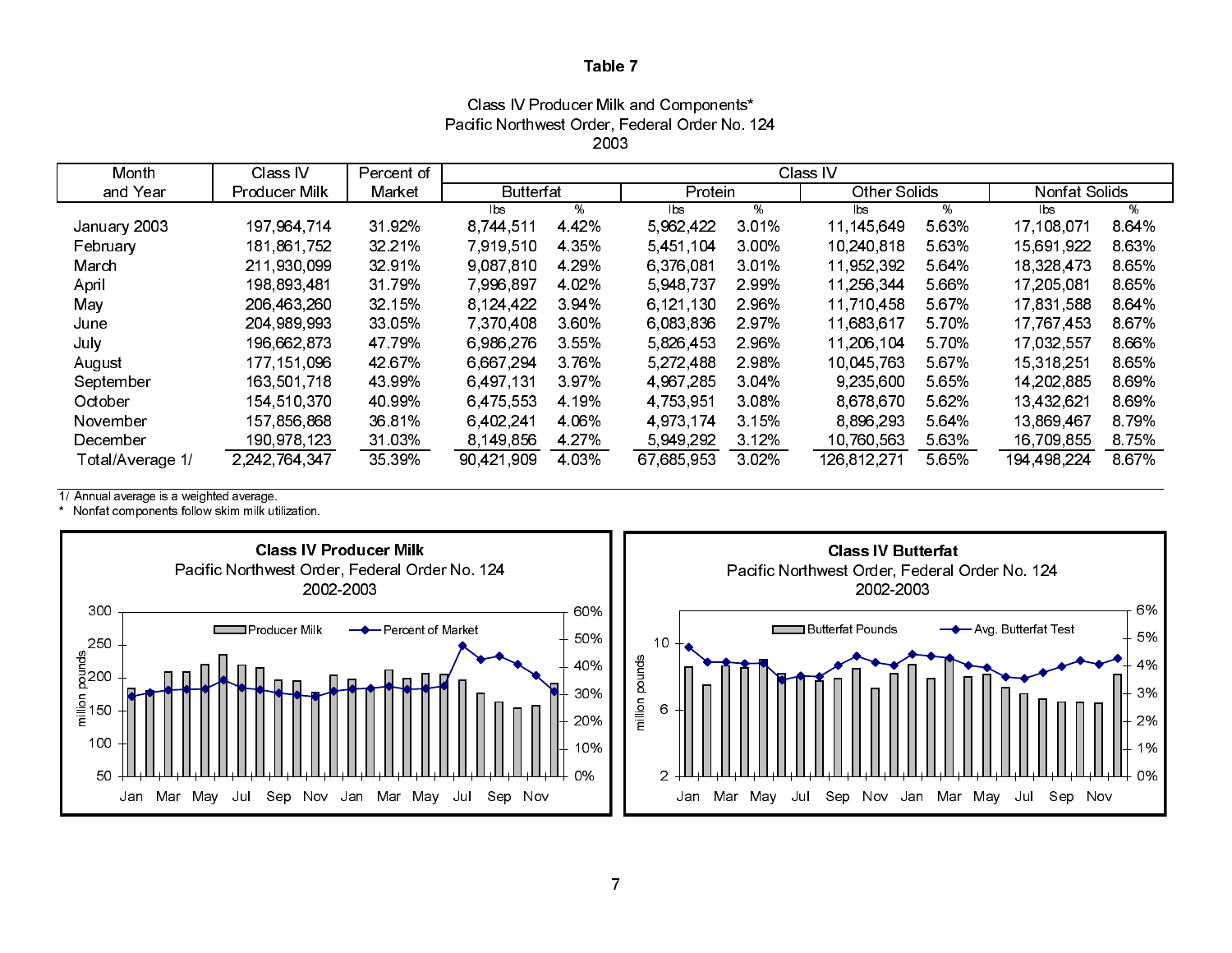### Total Producer Milk and Components\* Pacific Northwest Order, Federal Order No. 124 2003

| Month            |                | Total                | Percent of | Total            |         |             |         |              |        |               |        |
|------------------|----------------|----------------------|------------|------------------|---------|-------------|---------|--------------|--------|---------------|--------|
| and Year         |                | <b>Producer Milk</b> | Market     | <b>Butterfat</b> |         | Protein     |         | Other Solids |        | Nonfat Solids |        |
|                  |                |                      |            | lbs.             | ℅       | Tbs         | ℅       | bs           | ℅      | lbs           | %      |
| January 2003     | 2 <sub>l</sub> | 620,224,370          | 100 00%    | 22,985,336       | 371%    | 18.832.149  | 3.04%   | 35 247 782   | 5.68%  | 54 079 931    | 872%   |
| February         | 21             | 564 546 062          | 100 00%    | 20,820,158       | 3.69%   | 17.057.883  | 3.02%   | 32.097.755   | 5.69%  | 49 155 638    | 8.71%  |
| March            | 2 <sub>l</sub> | 644 063 865          | 100 00%    | 23,679,613       | 3.68%   | 19,524,246  | 3.03%   | 36,646,491   | 5.69%  | 56 170 737    | 8.72%  |
| April            | 2 <sub>l</sub> | 625 726 509          | 100 00%    | 22 848 544       | 3.65%   | 18.839.805  | 3.01%   | 35 645 619   | 5.70%  | 54 485 424    | 8 7 1% |
| May              | 21             | 642 190 976          | 100 00%    | 23, 250, 035     | 3.62%   | 19.213.370  | 2.99%   | 36.651.343   | 5.71%  | 55,864,713    | 8.70%  |
| June             | 21             | 620 181 306          | 100 00%    | 22, 115, 615     | 357%    | 18,450,076  | 2.97%   | 35,393,874   | 5.71%  | 53,843,950    | 8.68%  |
| July             | 2/             | 411 485 487          | 100 00%    | 14,550,331       | 354%    | 12.151.871  | 2.95%   | 23 480 120   | 5 7 1% | 35,631,991    | 8.66%  |
| August           | 2/             | 415 182 551          | 100 00%    | 14 626 604       | 352%    | 12,361,781  | 2.98%   | 23,628,841   | 5.69%  | 35,990,622    | 8 6 7% |
| September        | 2 <sub>l</sub> | 371 686 360          | 100 00%    | 13,461,655       | 3 6 2 % | 11 342 457  | 3.05%   | 21,110,250   | 5.68%  | 32 452 707    | 8.73%  |
| October          | 2 <sub>l</sub> | 376 914 747          | 100 00%    | 13,802,145       | 3 66%   | 11,660,142  | 3.09%   | 21,324,372   | 5.66%  | 32 984 514    | 8 7 5% |
| November         | 2/             | 428 862 717          | 100 00%    | 16.381.070       | 382%    | 13,601,829  | 3.17%   | 24,311,420   | 5.67%  | 37 913 249    | 884%   |
| December         | 2 <sub>l</sub> | 615 390 840          | 100 00%    | 23,563,467       | 383%    | 19,367,121  | 3.15%   | 34,922,158   | 5.67%  | 54,289,279    | 882%   |
| Total/Average 1/ |                | 6 336 455 790        | 100 00%    | 232,084.573      | 3 6 6 % | 192 402 730 | 3 0 4 % | 360 460 025  | 5.69%  | 552,862,755   | 8 7 3% |

 $\overline{1/2}$ Annual average is a weighted average.

2/ Eligible milk and producers not pooled in indicated months: January through December.

 $^\star$ Nonfat components follow skim milk utilization.

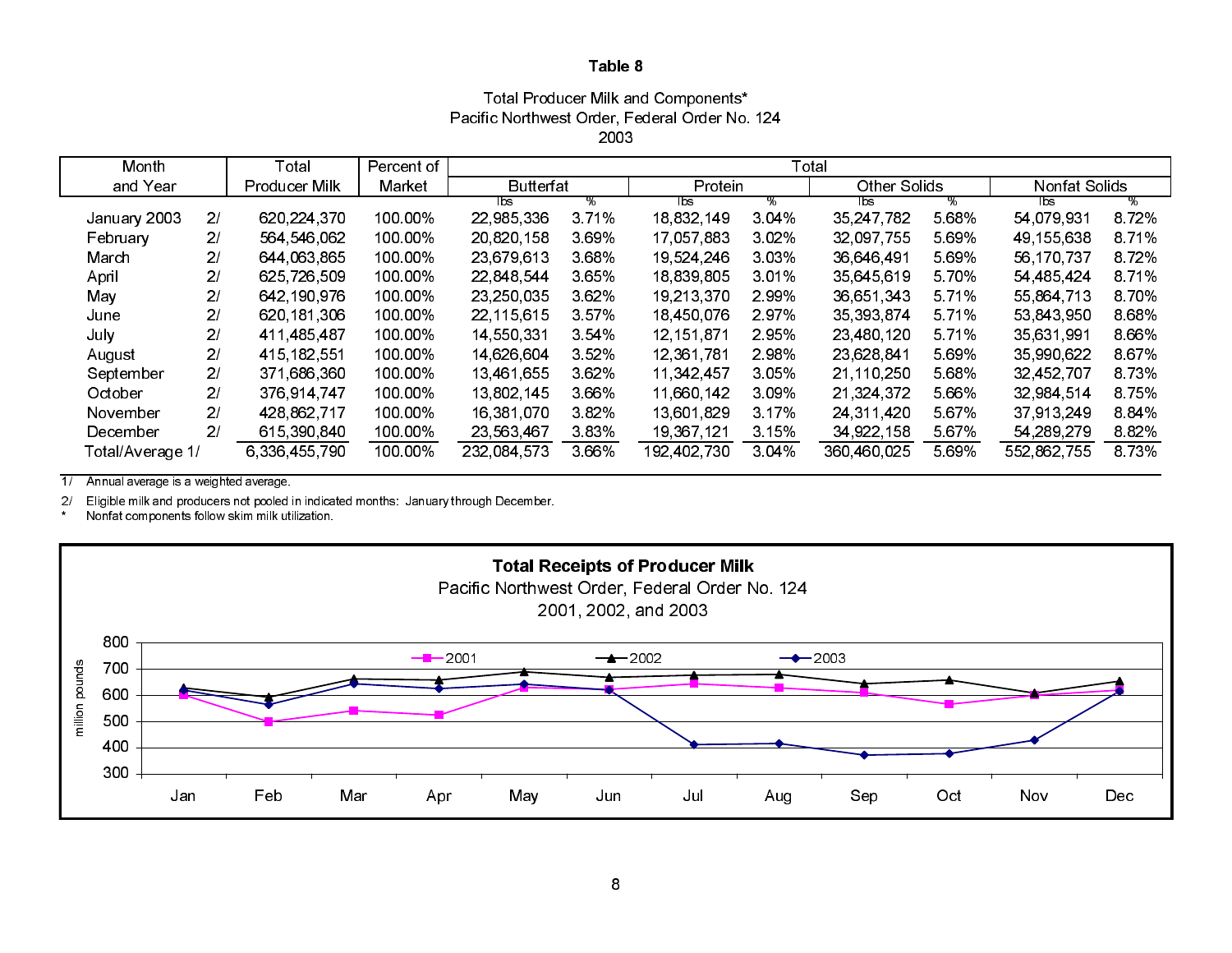### Total Producer Milk by Class Pacific Northwest Order, Federal Order No. 124 2003

| Month            |    |               |               | Total       |               |               |
|------------------|----|---------------|---------------|-------------|---------------|---------------|
| and Year         |    | Producer Milk | Class I       | Class II    | Class III     | Class IV      |
|                  |    | lbs           | lbs.          | lbs.        | lbs.          | lbs           |
| January 2003     | 1/ | 620, 224, 370 | 188 938 767   | 36,800,983  | 196 519 906   | 197,964,714   |
| February         | 1/ | 564 546 062   | 162,706,392   | 33,950,531  | 186,027,387   | 181,861,752   |
| March            | 1/ | 644 063 865   | 175 036 939   | 37,295,626  | 219,801,201   | 211,930,099   |
| April            | 1/ | 625,726,509   | 175,527,527   | 38,867,981  | 212,437,520   | 198,893,481   |
| May              | 1/ | 642,190,976   | 180,277,109   | 38,796,905  | 216,653,702   | 206 463 260   |
| June             | 1/ | 620, 181, 306 | 160 430 984   | 43,228,751  | 211,531,578   | 204 989 993   |
| July             | 1/ | 411,485,487   | 172,452,699   | 40,718,359  | 1,651,556     | 196,662,873   |
| August           | 1/ | 415 182 551   | 168 746 417   | 43,785,877  | 25.499.161    | 177 151 096   |
| September        | 1/ | 371,686,360   | 173,467,553   | 31,790,774  | 2,926,315     | 163,501,718   |
| October          | 11 | 376,914,747   | 187 837 226   | 31,088,918  | 3,478,233     | 154 510 370   |
| November         | 1/ | 428,862,717   | 176,654,597   | 34,209,061  | 60,142,191    | 157,856,868   |
| December         | 1/ | 615 390 840   | 182,491,832   | 37,806,625  | 204 114 260   | 190 978 123   |
| Total            |    | 6 336 455 790 | 2,104,568,042 | 448,340,391 | 1,540,783,010 | 2,242,764,347 |
| Percent of Total |    | 100.00%       | 33.21%        | 7.08%       | 24 3 2 %      | 35 39%        |

1/ Eligible milk and producers not pooled in indicated months: January through December.

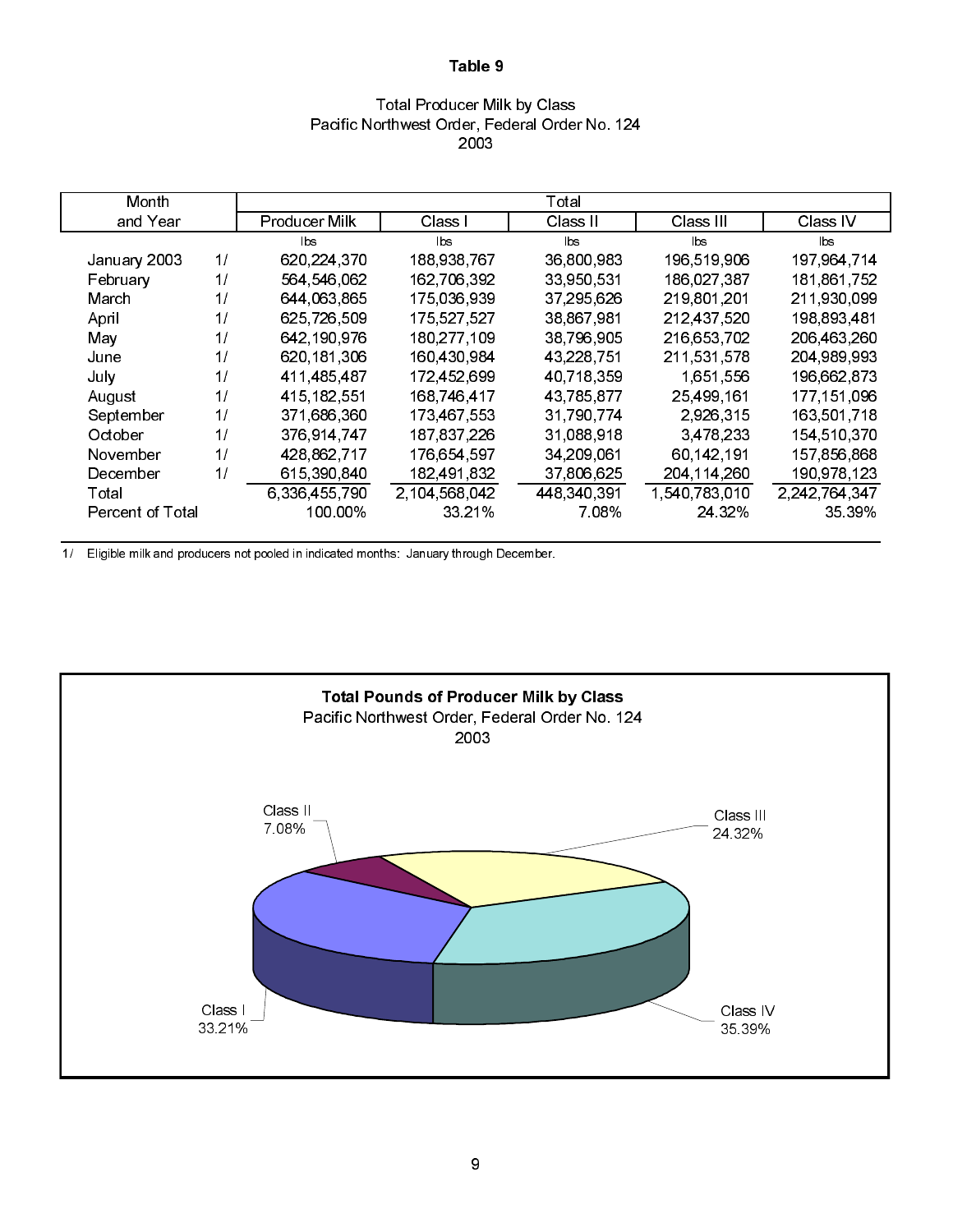## Total Butterfat Pounds by Class Pacific Northwest Order, Federal Order No. 124 2003

| Month            | Total       |            | <b>Butterfat</b> |                |                |
|------------------|-------------|------------|------------------|----------------|----------------|
| and Year         | Butterfat   | Class I    | Class II         | Class III      | Class IV       |
|                  | lbs.        | lbs        | b s              | $\mathsf{lbs}$ | $\mathsf{lbs}$ |
| January 2003     | 22,985,336  | 3,310,003  | 3 309 678        | 7,621,144      | 8,744,511      |
| February         | 20,820,158  | 2,841,330  | 3.047.735        | 7,011,583      | 7,919,510      |
| March            | 23,679,613  | 3,077,251  | 3,349,556        | 8, 164, 996    | 9 087 810      |
| April            | 22 848 544  | 3 176 052  | 3,807,007        | 7 868 588      | 7,996,897      |
| May              | 23,250,035  | 3,202,100  | 3,603,790        | 8,319,723      | 8.124.422      |
| June             | 22,115,615  | 2.954,867  | 3 767 662        | 8 0 2 2 6 7 8  | 7,370,408      |
| July             | 14,550,331  | 3,119,771  | 4.173.573        | 270,711        | 6,986,276      |
| August           | 14,626,604  | 3.146.922  | 3,820,274        | 992,114        | 6,667,294      |
| September        | 13,461,655  | 3,140,465  | 3,479,471        | 344,588        | 6,497,131      |
| October          | 13,802,145  | 3,458,575  | 3,538,543        | 329,474        | 6,475,553      |
| November         | 16,381,070  | 3 539 552  | 3,900,004        | 2,539,273      | 6,402,241      |
| December         | 23,563,467  | 3,637,564  | 3,736,203        | 8.039.844      | 8.149.856      |
| Total            | 232,084,573 | 38,604,452 | 43 533 496       | 59,524,716     | 90,421,909     |
| Percent of Total | 100.00%     | 16 63%     | 18.76%           | 25.65%         | 38 96%         |

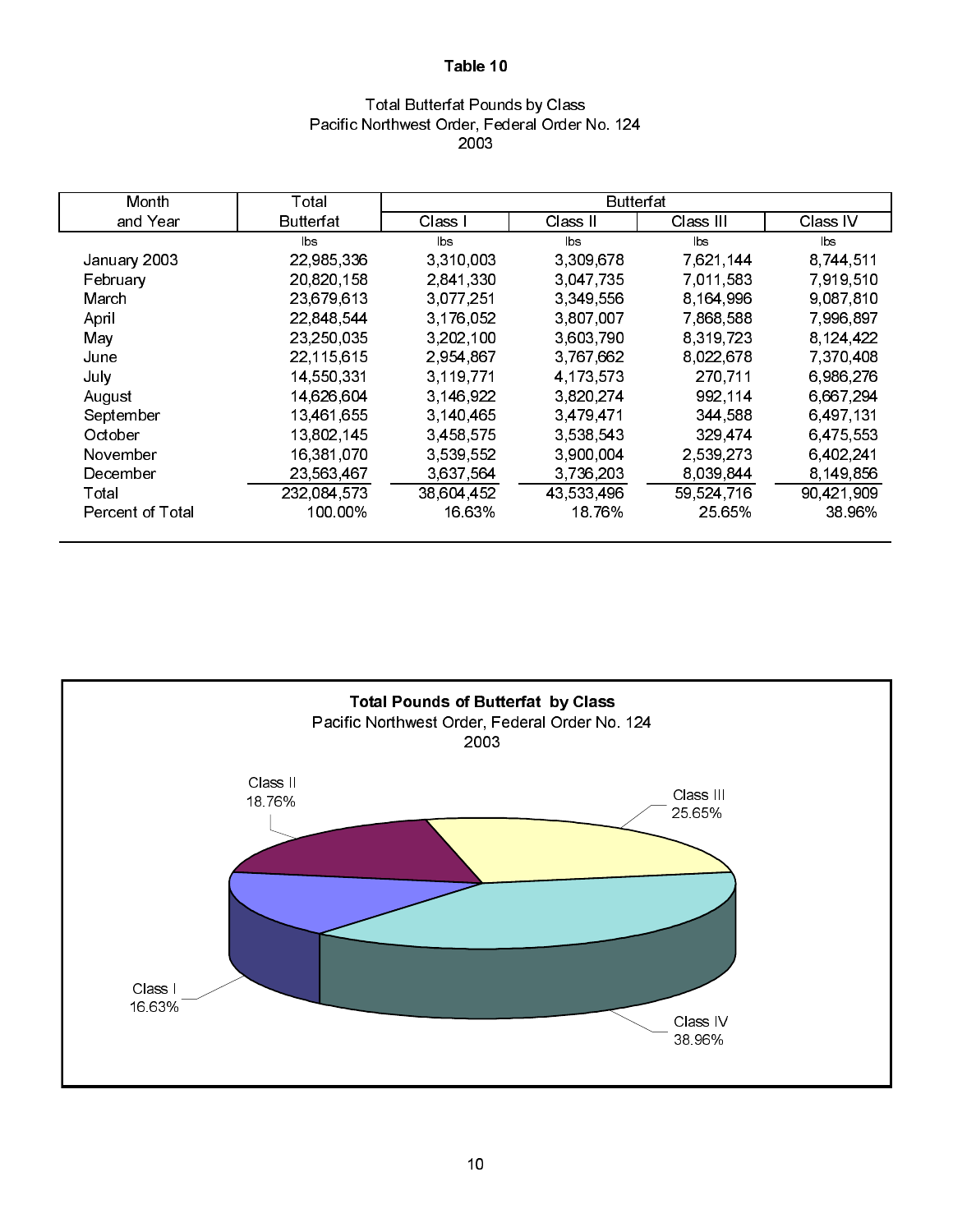### Total Skim Pounds by Class Pacific Northwest Order, Federal Order No. 124 2003

| Month            | Total         |               | Skim         |             |                  |
|------------------|---------------|---------------|--------------|-------------|------------------|
| and Year         | Skim          | Class I       | Class II     | Class III   | Class IV         |
|                  | lbs           | lbs.          | lbs          | bs          | lbs.             |
| January 2003     | 597,239,034   | 185,628,764   | 33,491,305   | 188,898,762 | 189,220,203      |
| February         | 543,725,904   | 159,865,062   | 30,902,796   | 179 015 804 | 173,942,242      |
| March            | 620,384,252   | 171,959,688   | 33,946,070   | 211,636,205 | 202 842 289      |
| April            | 602 877 965   | 172 351 475   | 35,060,974   | 204 568 932 | 190 896 584      |
| May              | 618 940 941   | 177,075,009   | 35, 193, 115 | 208 333 979 | 198,338,838      |
| June             | 598 065 691   | 157 476 117   | 39 461 089   | 203 508 900 | 197,619,585      |
| July             | 396 935 156   | 169,332,928   | 36,544,786   | 1,380,845   | 189,676,597      |
| August           | 400,555,947   | 165 599 495   | 39,965,603   | 24,507,047  | 170,483,802      |
| September        | 358,224,705   | 170,327,088   | 28,311,303   | 2,581,727   | 157,004,587      |
| October          | 363,112,602   | 184, 378, 651 | 27,550,375   | 3,148,759   | 148,034,817      |
| November         | 412,481,647   | 173,115,045   | 30,309,057   | 57,602,918  | 151,454,627      |
| December         | 591,827,373   | 178 854 268   | 34,070,422   | 196,074,416 | 182,828,267      |
| Total            | 6.104.371.217 | 2,065,963,590 | 404,806,895  | 1481258294  | 2, 152, 342, 438 |
| Percent of Total | 100 00%       | 33 84%        | 6.63%        | 24 27%      | 35 26%           |

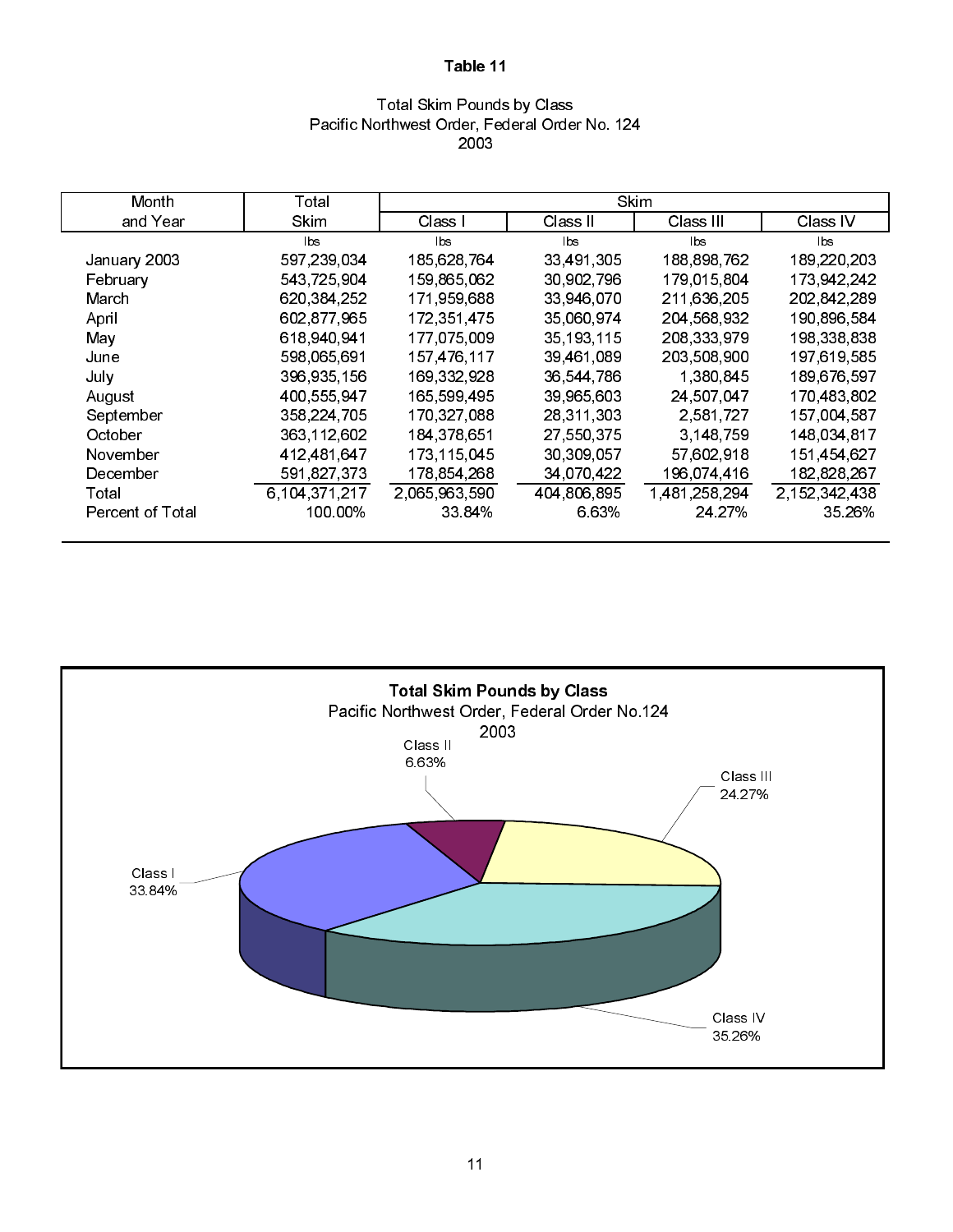Number of Producers and Milk Production by County Pacific Northwest Order, Federal Order No. 124

2003

| State<br>County/Region |                 | January              |                 | February             |                 | March                |                 | April                |                 | May           |                 | June                 |
|------------------------|-----------------|----------------------|-----------------|----------------------|-----------------|----------------------|-----------------|----------------------|-----------------|---------------|-----------------|----------------------|
|                        | No. of          | <b>Producer Milk</b> | No. of          | <b>Producer Milk</b> | No. of          | <b>Producer Milk</b> | No. of          | <b>Producer Milk</b> | No. of          | Producer Milk | No. of          | <b>Producer Milk</b> |
|                        | Prod.           | Pounds               | Prod.           | Pounds               | Prod.           | Pounds               | Prod.           | Pounds               | Prod.           | Pounds        | Prod.           | Pounds               |
| California             |                 |                      |                 |                      |                 |                      |                 |                      |                 |               |                 |                      |
| Del Norte & Siskiyou   | 6               | 4 392 378            | 6               | 4 129 836            | 6               | 4 571 694            | 6               | 4 378 145            | 6               | 4,403,303     | 6               | 4,225,744            |
| California Total       | 6               | 4,392,378            | 6               | 4,129,836            | 6               | 4,571,694            | 6               | 4,378,145            | 6               | 4,403,303     | 6               | 4,225,744            |
| Idaho                  |                 |                      |                 |                      |                 |                      |                 |                      |                 |               |                 |                      |
| Bonner & Boundary      | 6               | 717,823              | 6               | 652,938              | 6               | 706,107              | 6               | 621,195              | 5               | 640,761       | 5               | 680,169              |
| Idaho & Latah          |                 | 937 884              | $\overline{7}$  | 862,637              | $\overline{7}$  | 933,895              | 7               | 919,205              |                 | 956,486       | 7               | 924,664              |
| Southern Idaho         | 3               | 1,590,812            | 0               | 0                    | 0               | 0                    | 0               | 0                    | 0               | 0             | 0               | $\Omega$             |
| Idaho Total            | $\overline{16}$ | 3,246,519            | $\overline{13}$ | 1,515,575            | $\overline{13}$ | 1,640,002            | $\overline{13}$ | 1,540,400            | $\overline{12}$ | 1,597,247     | $\overline{12}$ | 1,604,833            |
| Oregon                 |                 |                      |                 |                      |                 |                      |                 |                      |                 |               |                 |                      |
| Benton & Lincoln       | 7               | 4,280,662            | 7               | 3,873,182            | 7               | 4 232 172            | 7               | 4,068,691            |                 | 4 050 270     |                 | 4 062 708            |
| Clackamas & Multnomah  | 12              | 1,772,617            | 12              | 1,659,735            | 12              | 1,865,953            | 12              | 1,764,348            | 12              | 1,812,534     | 12              | 1,769,000            |
| Clatsop                | 5               | 732,270              | 5               | 680 129              | 5               | 837,019              | 5               | 977,619              | 5               | 1.097.271     | 5               | 1,099,675            |
| Coos & Curry           | 7               | 1.154,348            | 8               | 1,107,887            | 8               | 1,316,978            | 8               | 1,314,159            | 8               | 1,467,210     | 8               | 1,485,940            |
| Crook                  | 0               | 0                    | 0               | 0                    | 0               | 0                    | 0               | 0                    | 0               | 0             | 0               | $\Omega$             |
| Deschutes 1/4/         |                 | 1,141,560            | $\overline{7}$  | 1,038,416            | $\overline{7}$  | 1.101.734            | $\overline{7}$  | 1,128,823            |                 | 1,225,121     | 7               | 1.194,792            |
| Josephine              | 6               | 3.196.928            | 6               | 2,867,795            | 6               | 3.085.626            | 6               | 2,996,688            | 6               | 3,051,629     | 6               | 2 9 1 5 3 7 3        |
| Klamath & Jackson      | 11              | 8 957 220            | 10              | 7 867 634            | 11              | 8,697,168            | 11              | 8,455,301            | 11              | 9,001,287     | 11              | 8,966,204            |
| Lane                   | 6               | 5 420 887            | 6               | 4.923,224            | 6               | 5,496,113            | 6               | 5 145 492            | 6               | 5,222,274     | 6               | 4 936 704            |
| Linn                   | 12              | 6,968,899            | 11              | 6.218.440            | 11              | 6 947 058            | 11              | 6,686,196            | 9               | 6 478 783     | 9               | 6,140,873            |
| Marion                 | 35              | 30,827,583           | 35              | 26,759,756           | 34              | 29,399,037           | 34              | 28, 188, 142         | 34              | 28,739,389    | 34              | 27,942,159           |
| Morrow & Umatilla      | 4               | 26,441,709           | 4               | 23,725,083           | 5               | 40 849 876           | 5               | 40, 182, 589         | 5               | 41,126,070    | 5               | 39,209,474           |
| Polk                   | 4               | 7 814 926            | 4               | 7.234.193            | 4               | 8 140 705            | 4               | 8,042,160            | 4               | 8.257.862     | 4               | 8.034.431            |
| Tillamook              | 141             | 45,110,740           | 140             | 41,355,202           | 141             | 46,365,216           | 141             | 45,716,216           | 141             | 47,442,140    | 139             | 45,604,466           |
| Washington             | 22              | 7,325,703            | 22              | 6,560,132            | 22              | 7,419,260            | 22              | 7,285,205            | 22              | 7,684,245     | 22              | 7,043,082            |
| Yamhill                | 8               | 8,525,940            | 8               | 7 844 978            | 8               | 8 706 123            | 8               | 8,336,928            | 8               | 8 608 449     | 8               | 8,194,369            |
| Oregon Total           | 287             | 159 671 992          | 285             | 143 715 786          | 287             | 174 460 038          | 287             | 170,288,557          | 285             | 175, 264, 534 | 283             | 168 599 250          |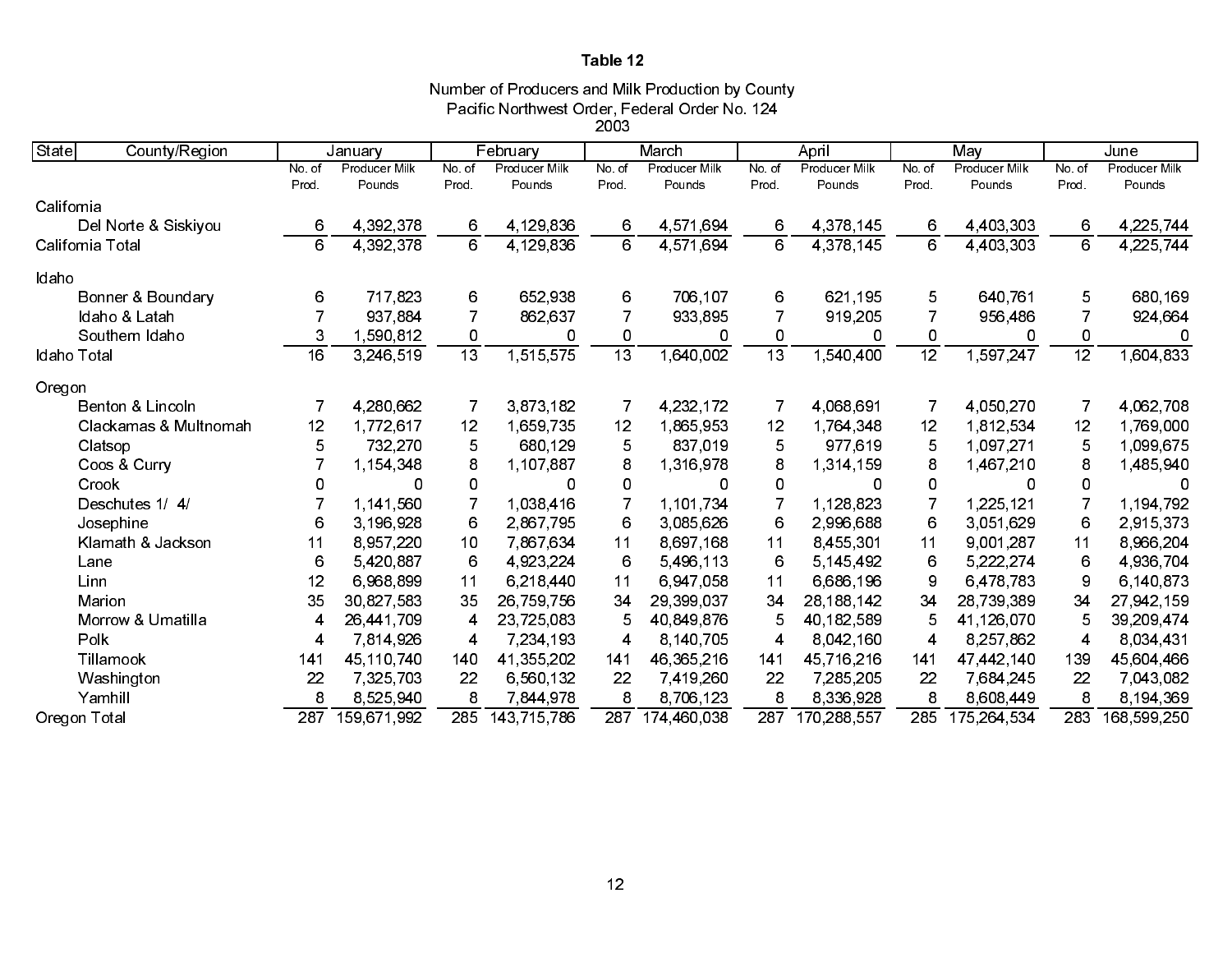### Table 12 (Continued)

Number of Producers and Milk Production by County

Pacific Northwest Order, Federal Order No. 124

2003

| State<br>County/Region      |        | January       |                         | February      |                         | March         |       | April           |        | May             |                | June          |
|-----------------------------|--------|---------------|-------------------------|---------------|-------------------------|---------------|-------|-----------------|--------|-----------------|----------------|---------------|
|                             | No. of | Producer Milk | No. of                  | Producer Milk | No. of                  | Producer Milk | No.of | Producer Milk   | No. of | Producer Milk   | No. of         | Producer Milk |
|                             | Prod.  | Pounds        | Prod.                   | Pounds        | Prod                    | Pounds        | Prod. | Pounds          | Prod.  | Pounds          | Prod.          | Pounds        |
| Washington                  |        |               |                         |               |                         |               |       |                 |        |                 |                |               |
| Adams & Whitman             | 8      | 9,376,950     | 8                       | 8,598,211     | 8                       | 10,002.787    | 8     | 9 770 681       | 8      | 10,072,558      | 8              | 10,110,367    |
| Benton                      | 3      | 3,428,694     | 3                       | 3 138 097     | 3                       | 3,556,003     | 3     | 3,389,773       | 3      | 3,550,173       | 3              | 3,615,185     |
| Clallam                     | 5      | 1,506,122     | 5                       | 1,367,585     | 5                       | 1,493,848     | 5     | 1,488,669       | 5      | 1,613,786       | 5              | 1,567,190     |
| Clark                       | 13     | 7,761,971     | 13                      | 7,252,438     | 13                      | 8,054,685     | 12    | 7,725,102       | 12     | 8.029.608       | 12             | 8,038,892     |
| Cowlitz                     | 3      | 1,010,531     | 3                       | 983.047       | 3                       | 1 087 449     | 3     | 1,084,282       | 3      | 1,089,072       | 3              | 1,014,141     |
| Franklin 2/                 | 12     | 18,775,302    | 12                      | 16,793,632    | 12                      | 18 681 679    | 12    | 18,003,076      | 12     | 18,663,264      | 12             | 18,310,494    |
| <b>Grant &amp; Kittitas</b> | 29     | 24,646,941    | 29                      | 22,547,490    | 29                      | 25,124,956    | 29    | 24,453,612      | 29     | 25,074,619      | 29             | 24,482,953    |
| Grays Harbor                | 15     | 8,343,042     | 14                      | 7,643,988     | 14                      | 8,320,969     | 14    | 7 708 239       | 14     | 6,269,077       | 12             | 4 567 131     |
| Island                      | 4      | 2,633,856     | $\overline{\mathbf{4}}$ | 2,361,922     | $\overline{4}$          | 2,516,196     | 4     | 2,437,863       | 4      | 2.531.643       | $\overline{4}$ | 2,391,313     |
| Jefferson                   | 5      | 604,158       | 5                       | 567,956       | $\overline{5}$          | 599 744       | 5     | 378,393         | 3      | 338,899         | 3              | 340,388       |
| King                        | 40     | 20.039.045    | 39                      | 18,142,097    | 39                      | 20, 343, 525  | 39    | 19,513,081      | 39     | 20,034,770      | 39             | 19, 193, 842  |
| Klickitat                   | 3      | 970 341       | 3                       | 841,102       | 3                       | 852,369       | 3     | 849,089         | 3      | 907.879         | 3              | 851,916       |
| Lewis                       | 38     | 15,608,009    | 38                      | 14 404 454    | 39                      | 16 050 597    | 39    | 15,734,770      | 39     | 16,110,738      | 39             | 15,176,390    |
| Lincoln & Spokane           | 16     | 3.069.734     | 16                      | 2 827 532     | 16                      | 3 187,280     | 16    | 3 101 814       | 16     | 3 124 143       | 16             | 3,057,304     |
| Pacific                     | 11     | 3 740 740     | 11                      | 3,348,639     | 11                      | 3,631,849     | 11    | 3,546,124       | 11     | 3 137 304       | 10             | 2,903,817     |
| Pierce                      | 11     | 6,720,520     | 11                      | 6,203,770     | 11                      | 6,923,937     | 11    | 6,711,045       | 11     | 6,888,940       | 11             | 6,670,070     |
| Skagit                      | 52     | 30,966,221    | 52                      | 28,620.754    | 52                      | 31 773 220    | 52    | 30,438,570      | 51     | 32,078,119      | 51             | 31,017,516    |
| Snohomish                   | 43     | 25,316,364    | 42                      | 23,379,069    | 42                      | 25,849,011    | 42    | 24,746,416      | 41     | 25, 102, 715    | 42             | 24,069,541    |
| Stevens                     | 16     | 2,296,690     | 16                      | 2,148,816     | 16                      | 2,335,174     | 16    | 2,284,255       | 16     | 2,432,950       | 15             | 2,299,029     |
| Thurston                    | 14     | 11,819,317    | 13                      | 10,939,841    | 13                      | 12,067,844    | 14    | 11,598,036      | 15     | 11,019,902      | 15             | 9,992,128     |
| Wahkiakum 3/                | 4      | 668,680       | $\overline{\mathbf{4}}$ | 584,584       | $\overline{\mathbf{4}}$ | 690,297       | 4     | 706,655         | 4      | 727,625         | $\overline{4}$ | 732,042       |
| Whatcom                     | 192    | 111,617,342   | 191                     | 102 447 483   | 193                     | 113,638,719   | 190   | 109 783 112     | 189    | 112,566,988     | 188            | 108 100 099   |
| Yakima                      | 72     | 141,678,810   | 72                      | 129,569,859   | 71                      | 146,596,681   | 71    | 144 064 478     | 72     | 149 492 991     | 72             | 147,057,274   |
| Washington Total            | 609    | 452,599,380   | 604                     | 414,712,366   | 606                     | 463 378 819   | 603   | 449,517,135     | 600    | 460,857,763     | 596            | 445 559 022   |
| <b>Total for Market</b>     | 918    | 619 910 269   | 908                     | 564,073,563   | 912                     | 644,050,553   |       | 909 625 724 237 |        | 903 642 122 847 | 897            | 619,988,849   |

1/ Data for Umatilla County, Oregon, was restricted and included with Deschutes County, Oregon, in July through November 2003. There were no producers from Morrow County, Oregon, pooled from July through November.

2/ Data for Benton County, Washington, was restricted and included with Franklin County, Washington, in July through November 2003.

3/ Data for Cowlitz County, Washington, was restricted and included with Wahkiakum County, Washington, in July 2003.

4/ Data for Crook County, Oregon, was restricted and included with Deschutes County, Oregon, in November and December 2003.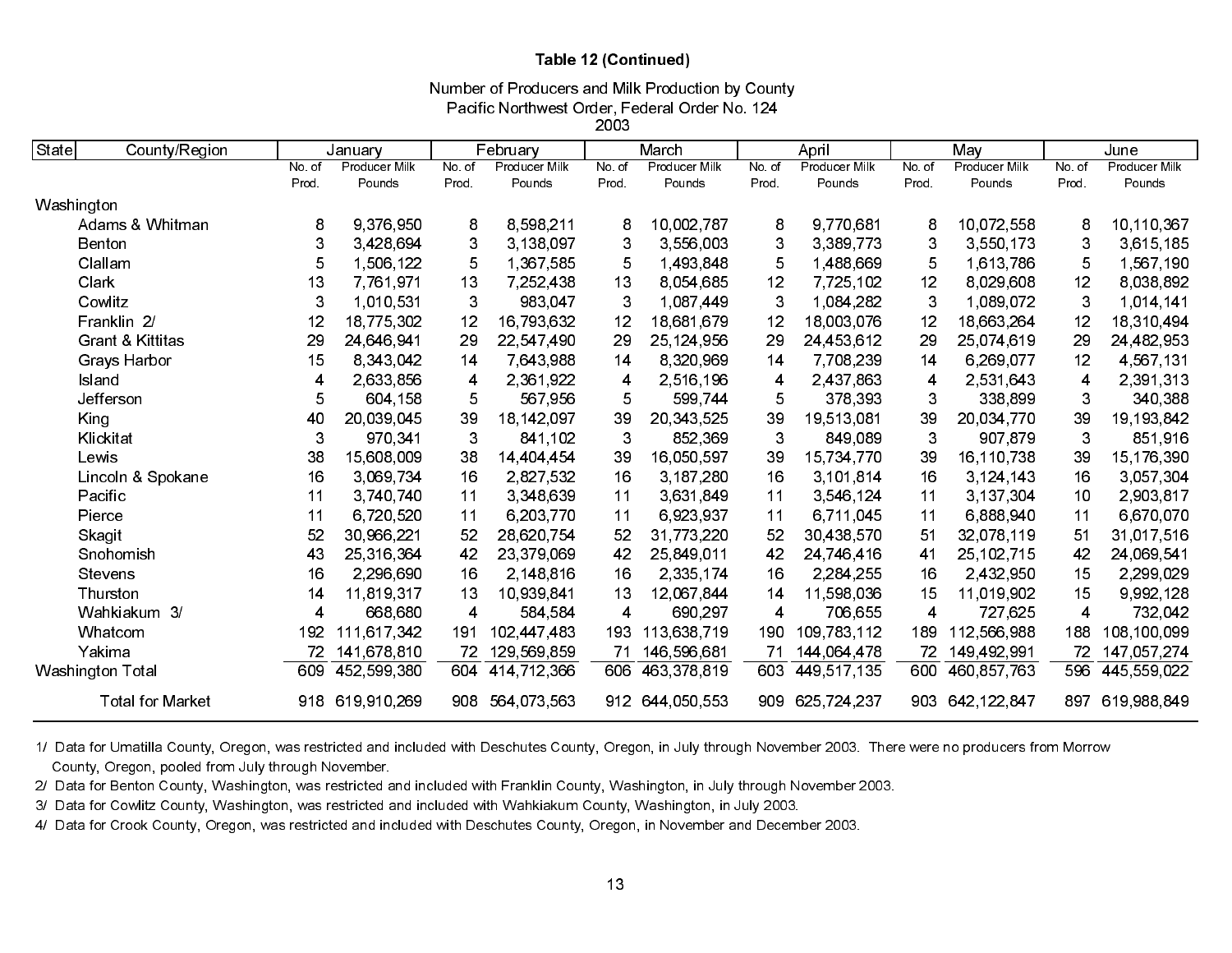# Table 12 (Continued)

# Number of Producers and Milk Production by County Pacific Northwest Order, Federal Order No. 124

|                        |                |               |                         |                      | 2003             |               |             |               |                 |               |                |               |
|------------------------|----------------|---------------|-------------------------|----------------------|------------------|---------------|-------------|---------------|-----------------|---------------|----------------|---------------|
| State<br>County/Region |                | July          |                         | August               |                  | September     |             | October       |                 | November      |                | December      |
|                        | No. of         | Producer Milk | No. of                  | <b>Producer Milk</b> | No. of           | Producer Milk | No. of      | Producer Milk | No of           | Producer Milk | No of          | Producer Milk |
|                        | Prod.          | Pounds        | Prod.                   | Pounds               | Prod.            | Pounds        | Prod.       | Pounds        | Prod.           | Pounds        | Prod.          | Pounds        |
| California             |                |               |                         |                      |                  |               |             |               |                 |               |                |               |
| Del Norte & Siskiyou   | 6              | 4,410,839     | 6                       | 4,303,109            | 6                | 4,028,829     | 6           | 3,989,168     | 6               | 3,756,398     | 6              | 3,798,584     |
| California Total       | 6              | 4 4 10 8 39   | 6                       | 4,303,109            | 6                | 4.028.829     | 6           | 3,989,168     | 6               | 3 756 398     | 6              | 3,798,584     |
| Idaho                  |                |               |                         |                      |                  |               |             |               |                 |               |                |               |
| Bonner & Boundary      | 5              | 726,203       | 5                       | 660.513              | 5                | 603,341       | 5           | 637 425       | 5               | 611,170       | 5              | 641,044       |
| Idaho & Latah          | $\overline{7}$ | 945,803       |                         | 857,285              | 6                | 713,859       | 6           | 683,712       | 5               | 650,590       | 5              | 686,874       |
| Southern Idaho         | 0              | 0             | 0                       | 0                    | $\mathbf 0$      | 0             | 0           | 0             | 0               | 0             | 0              | 0             |
| Idaho Total            | 12             | 1,672,006     | 12                      | 1,517,798            | 11               | 1,317,200     | 11          | 1,321,137     | $\overline{10}$ | 1.261.760     | 10             | 1,327,918     |
| Oregon                 |                |               |                         |                      |                  |               |             |               |                 |               |                |               |
| Benton & Lincoln       | 6              | 4 257 291     | 6                       | 4,183,419            | 6                | 4.091.566     | 6           | 4 171 057     | 7               | 3 955 744     | -7             | 4 161 215     |
| Clackamas & Multnomah  | 12             | 1,830,344     | 12                      | 1,697,597            | 12               | 1,631,794     | 12          | 1,694,341     | 12              | 1 572 740     | 12             | 1,585,494     |
| Clatsop                | 0              | 0             | $\mathbf 0$             | 0                    | $\overline{0}$   | 0             | $\mathbf 0$ | 0             | 4               | 832 997       | 4              | 799.094       |
| Coos & Curry           | 8              | 1,519,248     | 21                      | 3,542,982            | 20               | 3.199,836     | 21          | 3 137 208     | 21              | 2,875,927     | 21             | 3,000,090     |
| Crook                  | 0              | 0             | 0                       | 0                    | 0                | 0             | 0           | 0             | 4/              | 4/            | 4/             | 4/            |
| Deschutes 1/4/         | 8              | 1814.981      | 8                       | 1,751,788            | 8                | 1,614,757     | 8           | 1,563,052     | 9               | 1,455,684     | -7             | 1,028,981     |
| Josephine              | 6              | 2,933,303     | 6                       | 2811977              | 6                | 2,712,592     | 6           | 2.741.597     | 6               | 2,564,863     | 6              | 2,635,699     |
| Klamath & Jackson      | 11             | 8 9 27 298    | 11                      | 8,763,846            | 11               | 8,303,868     | 11          | 8 579 690     | 11              | 8 376 439     | 11             | 8,777,572     |
| Lane                   | 6              | 5,213,735     | 6                       | 5,199,554            | 6                | 4,956,808     | 6           | 4,905,363     | 6               | 4 568 673     | 6              | 4 763 209     |
| Linn                   | 9              | 6.222.636     | 9                       | 6,009.044            | $\boldsymbol{9}$ | 5,515,386     | 9           | 5 382 472     | 9               | 5 177 077     | 9              | 5,481,819     |
| Marion                 | 34             | 28,837,374    | 34                      | 28,033,998           | 34               | 26,738,979    | 34          | 27,312,803    | 34              | 26,299,005    | 34             | 27,693,642    |
| Morrow & Umatilla      | 1/             | 1/            | 1/                      | 1/                   | 1/               | $\frac{1}{2}$ | 1/          | $\frac{1}{2}$ | 1/              | 1/            | 5              | 42,257,412    |
| Polk                   | 4              | 8 142 390     | $\overline{\mathbf{4}}$ | 7,952,015            | $\overline{4}$   | 7,639,189     | 4           | 7,716,117     | 4               | 7 471,184     | $\overline{4}$ | 7,862,033     |
| Tillamook              | 0              | 0             | 0                       | 0                    | 0                | 0             | 0           | 0             | 137             | 43,150,019    | 135            | 44,686,974    |
| Washington             | 20             | 6,823,742     | 20                      | 6,858,451            | 20               | 6,228,872     | 20          | 6,128,961     | 22              | 6,366,483     | 22             | 6,830,822     |
| Yamhill                | 8              | 8,425,951     | 8                       | 8,248,434            | 8                | 7,289,174     | 7           | 7 490 607     |                 | 7,168,995     |                | 7,493,137     |
| Oregon Total           | 132            | 84,948,293    | 145                     | 85,053,105           | 144              | 79 922 821    | 144         | 80,823,268    | 289             | 121,835,830   | 290            | 169 057 193   |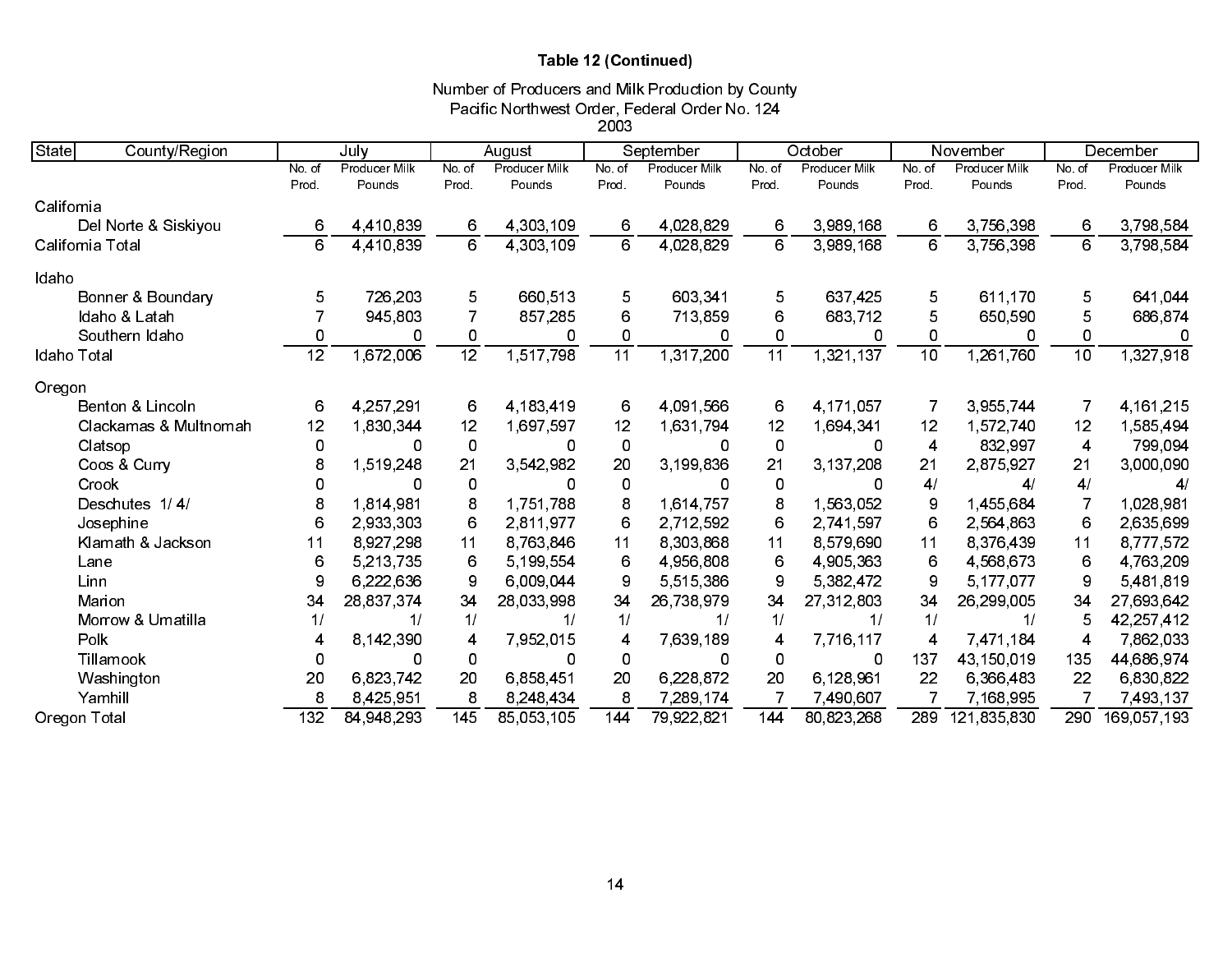### Table 12 (Continued)

Pacific Northwest Order, Federal Order No. 124 Number of Producers and Milk Production by County

2003

| State            | County/Region               |        | July           |       | August        |        | September      |                | October       |              | November      | December |               |
|------------------|-----------------------------|--------|----------------|-------|---------------|--------|----------------|----------------|---------------|--------------|---------------|----------|---------------|
|                  |                             | No. of | Producer Milk  | No of | Producer Milk | No. of | Producer Milk  | No of          | Producer Milk | No.of        | Producer Milk | No of    | Producer Milk |
|                  |                             | Prod   | Pounds         | Prod  | Pounds        | Prod.  | Pounds         | Prod.          | Pounds        | Prod.        | Pounds        | Prod     | Pounds        |
| Washington       |                             |        |                |       |               |        |                |                |               |              |               |          |               |
|                  | Adams & Whitman             | 8      | 10,238,788     | 8     | 10,174,585    | 8      | 9,820,220      | 9              | 11,769,411    | 9            | 12,249,500    | 9        | 12,469,633    |
| <b>Benton</b>    |                             | 2/     | 2 <sup>1</sup> | 2/    | 21            | 2/     | 2 <sub>l</sub> | 2 <sup>1</sup> | $\mathbf{2}/$ | 2/           | 21            | 3        | 2,977,074     |
| Clallam          |                             | 5      | 1 566 121      | 5     | 1,544,024     | 5      | 1 458 495      | 5              | 1,459,120     | 5            | 1,319,704     | 5        | 1,397,834     |
| Clark            |                             | 12     | 8.192.123      | 12    | 8,066,946     | 12     | 7,625,054      | 12             | 7873796       | 11           | 7,326,393     | 11       | 7,593,569     |
| Cowlitz          |                             | 3/     | 3/             | 3     | 1,030,751     | 3      | 1,044,677      | 3              | 1,098,053     | 3            | 1,044,756     | 3        | 1,130,605     |
|                  | Franklin 2/                 | 13     | 18 978 791     | 8     | 8.218.892     | 8      | 7 982 347      | 8              | 7.913,328     | 9            | 8,596,178     | 12       | 17,944,263    |
|                  | <b>Grant &amp; Kittitas</b> | 29     | 24.944.829     | 29    | 24,912,494    | 29     | 23,908,179     | 29             | 24.235.869    | 29           | 23,073,475    | 29       | 23,893,180    |
|                  | Grays Harbor                | 11     | 4,256,391      | 11    | 4 190 489     | 11     | 3,829,122      | 12             | 4,854,842     | 12           | 4 653 471     | 12       | 4 945 331     |
| Island           |                             | 4      | 2,398,275      | 4     | 2,361,630     | 4      | 2,139,088      | 4              | 2.143,368     | 4            | 2,080,596     | 4        | 2,212,394     |
| Jefferson        |                             | 3      | 353,190        | 3     | 321 837       | 3      | 327,976        | 3              | 351,362       | 3            | 295,369       | 3        | 293 163       |
| King             |                             | 39     | 19,797,471     | 38    | 19,636,374    | 38     | 18,442,890     | 37             | 18,186,077    | 37           | 17,402,292    | 37       | 17 997 361    |
| Klickitat        |                             | 3      | 844 919        | 3     | 913, 157      | 3      | 842,070        | $\mathbf{3}$   | 849,819       | $\mathbf{3}$ | 882,957       | 3        | 973,284       |
| Lewis            |                             | 39     | 14 459 777     | 39    | 14 352 498    | 40     | 14,218,895     | 39             | 13,576,565    | 38           | 13,247,204    | 38       | 13 483 754    |
|                  | Lincoln & Spokane           | 16     | 3 162 007      | 16    | 3.077.110     | 16     | 2 950 991      | 16             | 2.932,898     | 16           | 2,745,423     | 16       | 2,868,661     |
| Pacific          |                             | 9      | 2,883,789      | 9     | 2,955,231     | 9      | 2,763,999      | 9              | 2,809,288     | 10           | 2,834,965     | 10       | 2,999,725     |
| Pierce           |                             | 11     | 6 962 403      | 11    | 6,922,711     | 11     | 6,193,143      | 10             | 6,100,697     | 10           | 5,811,770     | 10       | 6,073,724     |
| Skagit           |                             | 51     | 32.284.180     | 51    | 32.019.565    | 51     | 30.292.056     | 51             | 30.759.996    | 50           | 29,312,103    | 50       | 30,306,149    |
|                  | Snohomish                   | 42     | 24,950,048     | 43    | 24,639,919    | 43     | 23,121,008     | 43             | 23,231,966    | 42           | 22,493,445    | 42       | 23,566,521    |
| Stevens          |                             | 15     | 2,209,326      | 15    | 2.194.272     | 15     | 2.036.374      | 15             | 1,983,280     | 14           | 1,872,535     | 14       | 1,945,296     |
| Thurston         |                             | 15     | 10,240,175     | 15    | 10.254.072    | 15     | 9.913,328      | 16             | 9,993,936     | 16           | 9,850,820     | 16       | 10,300,739    |
|                  | Wahkiakum 3/                | 6      | 1,742,135      | 4     | 732,870       | 4      | 733,135        | 4              | 770,844       | 4            | 643,266       | 4        | 700,002       |
| Whatcom          |                             | 188    | 110,682,597    | 188   | 109 780 970   | 187    | 103 731 470    | 189            | 104 658 802   | 185          | 100 852 970   | 183      | 105 431 954   |
| Yakima           |                             | 16     | 20, 347, 185   | 27    | 30,738,505    | 15     | 13,042,993     | 15             | 13, 179, 513  | 20           | 33, 358, 872  | 71       | 149,782,189   |
| Washington Total |                             | 535    | 321 494 520    | 542   | 319,038,902   | 530    | 286 417 510    | 532            | 290 732 830   | 530          | 301,948,064   | 585      | 441,286,405   |
|                  | <b>Total for Market</b>     | 685    | 412,525,658    | 705   | 409 912 914   | 691    | 371,686,360    | 693            | 376 866 403   | 835          | 428,802,052   | 891      | 615,470,100   |

1/ Data for Umatilla County, Oregon, was restricted and included with Deschutes County, Oregon, in July through November 2003. There were no producers from Morrow County, Oregon, pooled from July through November.

2/ Data for Benton County, Washington, was restricted and included with Franklin County, Washington, in July through November 2003.

3/ Data for Cowlitz County, Washington, was restricted and included with Wahkiakum County, Washington, in July 2003.

4/ Data for Crook County, Oregon, was restricted and included with Deschutes County, Oregon, in November and December 2003.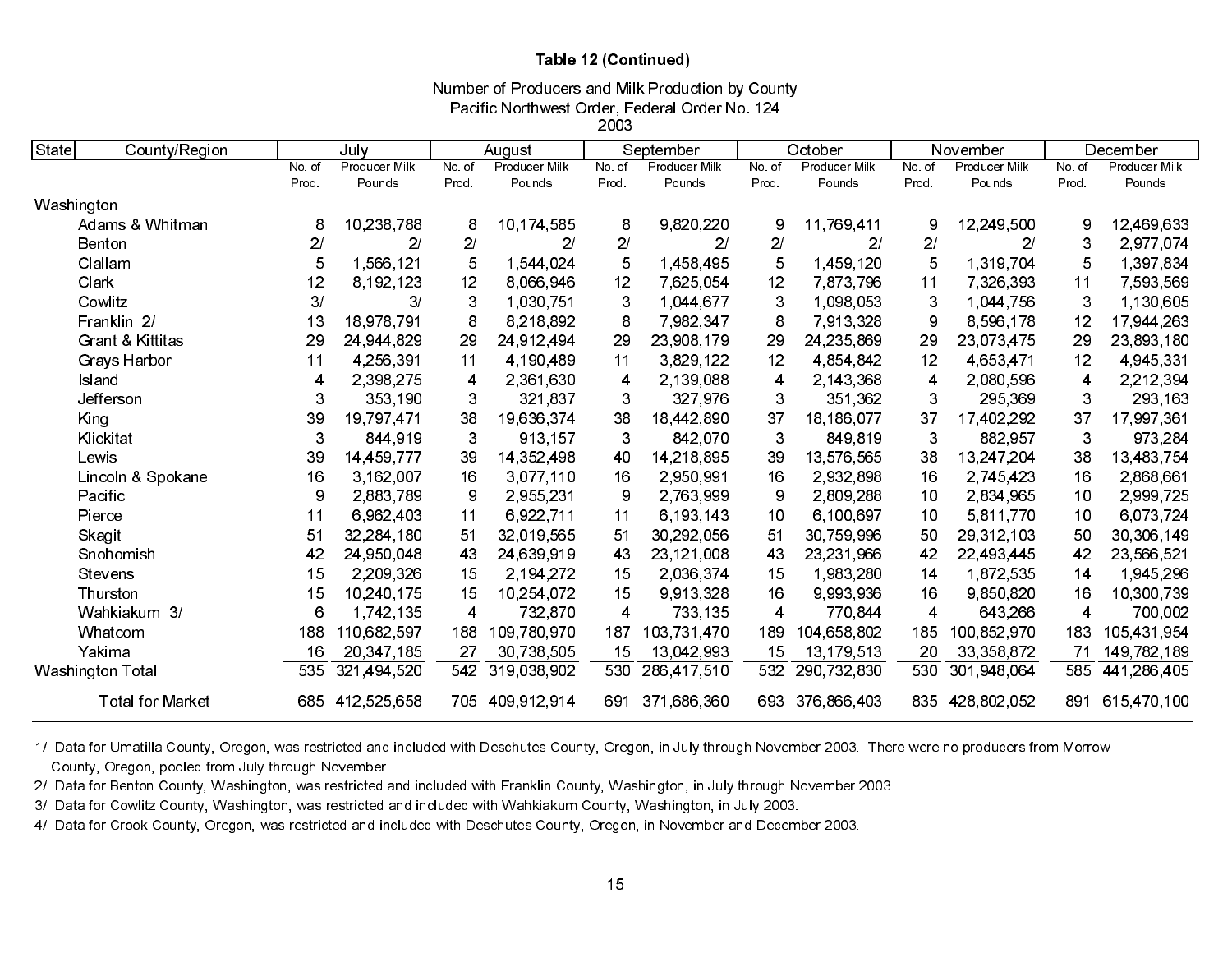| Class Prices Per Cwt for 3.5% Milk and Component Prices |
|---------------------------------------------------------|
| Pacific Northwest Order, Federal Order No. 124          |
| 20031/                                                  |

| Month        | Class  | Class <sup>II</sup> |        | Class III Class IV <b>⊦</b> | Class I          |        |           | Class II                          |                  | Class III |                     |                  | Class IV        |
|--------------|--------|---------------------|--------|-----------------------------|------------------|--------|-----------|-----------------------------------|------------------|-----------|---------------------|------------------|-----------------|
| and Year     |        |                     |        |                             | <b>Butterfat</b> | Skim   |           | <b>Butterfat   Nonfat Solids </b> | <b>Butterfat</b> | Protein   | <b>Other Solids</b> | <b>Butterfat</b> | ∴ Nonfat Solids |
|              | \$/cwl | \$/cwl              | \$/cwt | \$/cwt                      | \$/ b            | \$/cwl | \$/lb     | \$/ b                             | \$/ b            | \$/lb     | \$/lb               | \$/ b            | \$/lb           |
| January 2003 | 12 46  | 11.29               | 9.78   | 10.07                       | 1.1974           | 857    | 1 1926    | 0.8189                            | 1.1856           | 1 8164    | 0.0339              | 1.1856           | 0 6807          |
| February     | 12 13  | 10 66               | 9.66   | 981                         | 1.2323           | 8.10   | 1 1443    | 0 7667                            | 1.1373           | 18538     | 0.0240              | 1 1 3 7 3        | 06711           |
| March        | 11.71  | 10 54               | 9 11   | 9.79                        | 1.1564           | 7.94   | 1.1529    | 0.7489                            | 1 1459           | 1 6648    | 0.0206              | 1 1 4 5 9        | 0 6 6 5 1       |
| April        | 11 54  | 1044                | 941    | 9.73                        | 1.1417           | 782    | 1 1 5 7 3 | 0.7356                            | 1.1503           | 1 8006    | (0.0008)            | 1.1503           | 0 6 5 6 4       |
| May          | 11.61  | 10 43               | 9 7 1  | 9.74                        | 1 1 6 5 2        | 7.81   | 1 1 5 8 2 | 0.7344                            | 1.1512           | 19275     | (0.0144)            | 1 1512           | 0.6574          |
| June         | 11.64  | 1046                | 9.75   | 976                         | 1 1690           | 782    | 1.1646    | 0.7356                            | 1 1576           | 19434     | (0.0200)            | 1.1576           | 0.6574          |
| July         | 11.67  | 10.63               | 11 78  | 995                         | 1 1 7 8 0        | 782    | 1 2125    | 0.7356                            | 1.2055           | 2 5 4 8 0 | (0.0124)            | 1.2055           | 0.6605          |
| August       | 12.87  | 10.81               | 13.80  | 10.14                       | 1.2044           | 897    | 1.2584    | 0.7378                            | 1.2514           | 3 1438    | 0.0026              | 1.2514           | 0.6638          |
| September    | 15.61  | 10.76               | 14 30  | 10.05                       | 1.3134           | 1141   | 1 2 2 8 8 | 0.7433                            | 1.2218           | 3 3 1 8 0 | 0.0170              | 1.2218           | 0.6644          |
| October      | 16 17  | 10.84               | 14 39  | 10 16                       | 1 2 1 9 7        | 12 33  | 1 26 23   | 0.7400                            | 1 2553           | 3.2815    | 0.0311              | 1.2553           | 0.6642          |
| November     | 16.27  | 10 99               | 13 47  | 10 30                       | 1.2753           | 12.23  | 2947 ا    | 0.7433                            | 1 2877           | 29267     | 0.0368              | 1 2877           | 0.6663          |
| December     | 15.74  | 11 30               | 11 87  | 10 52                       | 1.2996           | 11.60  | 13758     | 0.7467                            | 1.3688           | 2 2 9 9 7 | 0.0362              | 1.3688           | 0.6603          |
| Average 1/   | 13 29  | 1076                | 11 42  | 10.00                       | 1 2 1 2 7        | 937    | l 2169    | 0 7489                            | l 2099           | 2 3 7 7 0 | 0.0129              | 1 2099           | 0.6640          |

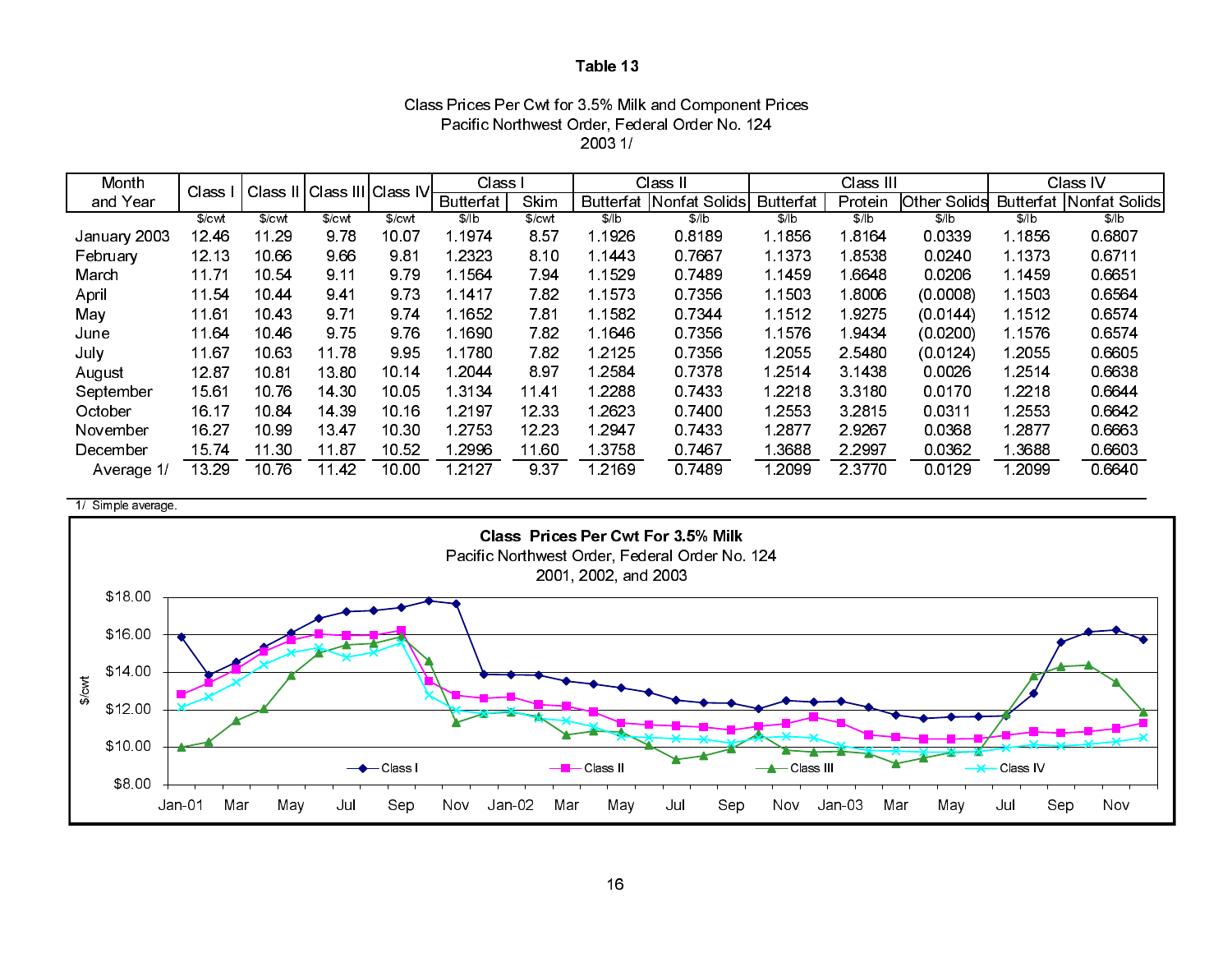### Producer Price Differentials, Component Prices, Statistical Uniform Prices and Uniform Prices at Test Pacific Northwest Order, Federal Order No. 124 2003 1/

| Month        | <b>Producer Price</b> |                        | <b>Producer Component Prices</b> |                           | Statistical       | <b>Uniform Price</b> |
|--------------|-----------------------|------------------------|----------------------------------|---------------------------|-------------------|----------------------|
| and Year     | Differential          | <b>Butterfat Price</b> | <b>Protein Price</b>             | <b>Other Solids Price</b> | Uniform Price 3/  | at Test 4/           |
|              | $%$ cwl               | \$/lb                  | $\frac{1}{2}$                    | \$/ b                     | \$/ <sub>cv</sub> | \$/ <sub>cm</sub>    |
| January 2003 | 0.98                  | 1 1856                 | 18164                            | 0.0339                    | 10.76             | 11.08                |
| February     | 0.78                  | 1.1373                 | 18538                            | 0.0240                    | 10.44             | 10.71                |
| March        | 1.02                  | 1 1459                 | 1 6648                           | 0.0206                    | 10 13             | 1040                 |
| April        | 0.80                  | 1.1503                 | 18006                            | (0.0008)                  | 10.21             | 1042                 |
| May          | 0.67                  | 1.1512                 | 19275                            | (0.0144)                  | 10.38             | 10 52                |
| June         | 0.62                  | 1 1576                 | 1.9434                           | (0.0200)                  | 10 37             | 1042                 |
| July         | (0.85)                | 1 2055                 | 2 5 4 8 0                        | (0.0124)                  | 10 93             | 1087                 |
| August       | (2.14)                | 1 2514                 | 3 1438                           | 0.0026                    | 11.66             | 11.64                |
| September    | (1.76)                | 1.2218                 | 3.3180                           | 0.0170                    | 12.54             | 1289                 |
| October      | (1.34)                | 1 2553                 | 3.2815                           | 0.0311                    | 13.05             | 13 58                |
| November     | (0.52)                | 1.2877                 | 29267                            | 0.0368                    | 12.95             | 1389                 |
| December     | 0.60                  | 1.3688                 | 2 2 9 9 7                        | 0.0362                    | 12 47             | 13.28                |
| Average 2/   | (0.10)                | 1 2099                 | 2 3 7 7 0                        | 0 0 1 2 9                 | 11 32             | 11 64                |

1/ See Table 13 for class price data for the Pacific Northwest Order.

2/ Simple average.

3/ Statistical Uniform Price = Class III Price + Producer Price Differential.

4/ Uniform Price at Test = PPD + (Butterfat Price x Butterfat %) + (Protein Price x Protein %) + (Other Solids x Other Solids %).



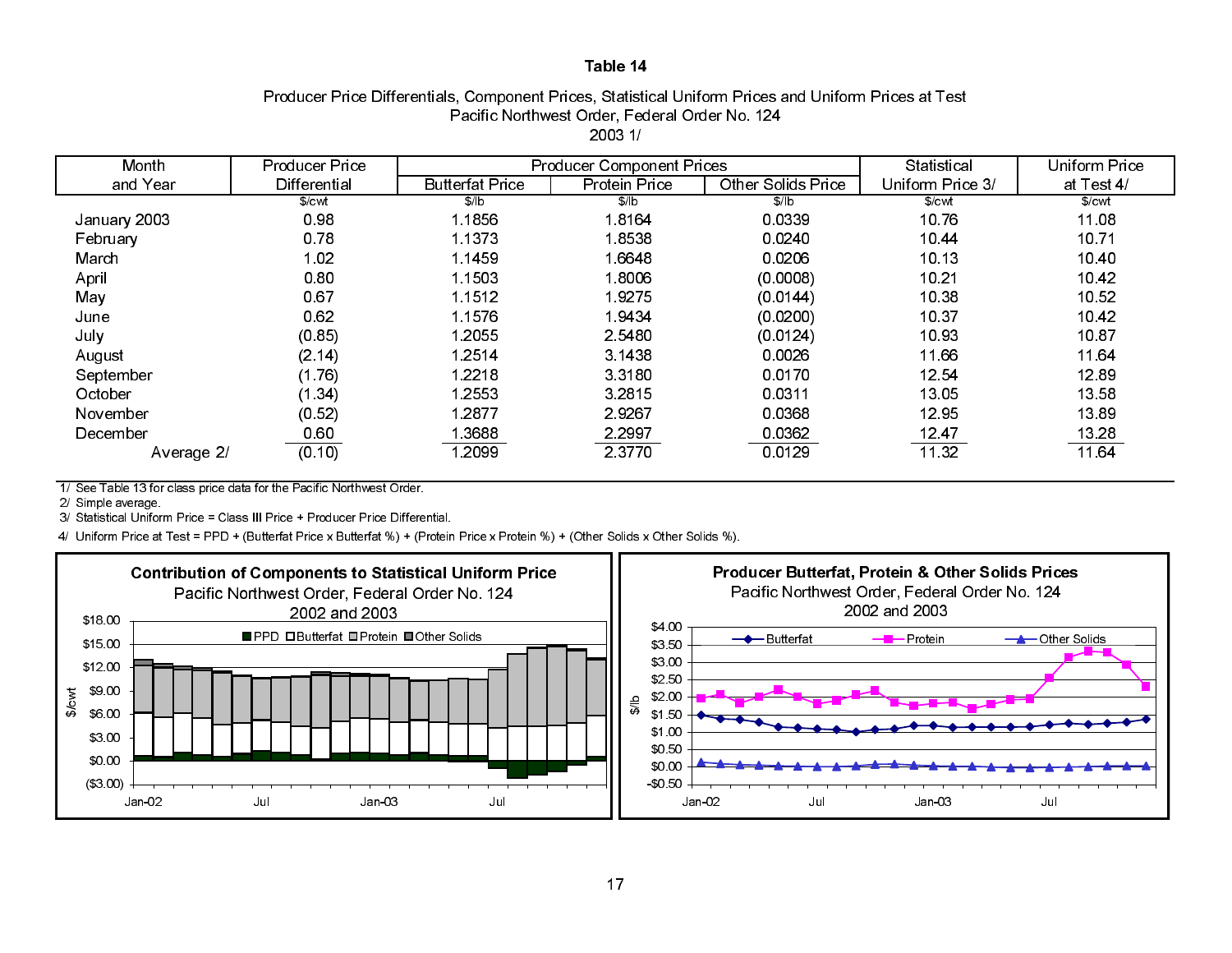# Advanced National Agricultural Statistical Services (NASS) Commodity Pricing Factors Used in Pricing Class I Skim/Butterfat and Class II Skim/Nonfat Solids

2003

| Month        | <b>NASS</b> |                      |           |                   |           |                        |        |                        |                 |                |        |              |
|--------------|-------------|----------------------|-----------|-------------------|-----------|------------------------|--------|------------------------|-----------------|----------------|--------|--------------|
| and Year     |             | <b>Cheese Blocks</b> |           | Cheese Barrels 2/ |           | Cheese Average 1/2/    |        | <b>Butter</b>          | Nonfat Dry Milk |                |        | Whey         |
|              | \$/ b       | lbs                  | \$/ b     | lbs               | \$/ b     | $\mathsf{b}\mathsf{s}$ | \$/ b  | $\mathsf{b}\mathsf{s}$ | \$/ b           | $\mathsf{lbs}$ | \$/ b  | lbs          |
| January 2003 | 1 1061      | 16.796.021           | 0993      | 22.842.205        | 1 1 1 9 5 | 39.638.226             | .0813  | 7,484,113              | 0.8813          | 38,648,239     | 0.2038 | 24,418,400   |
| February     | 1 1 1 7 5   | 14 985 237           | 1 1 1 6 3 | 26,031,627        | 1.1358    | 41 016 864             | 1.1099 | 9 313 406              | 0.8287          | 46,995,746     | 0 1787 | 22,564.751   |
| March        | 1 1549      | 16,828,048           | .0808     | 20.971.623        | 1.1304    | 37,799,671             | 0477   | 10 556 397             | 0.8108          | 54,084,757     | 0.1641 | 27,996,530   |
| April        | 1.0640      | 15.245.583           | 0435      | 23 043 814        | 1.0697    | 38,289,397             | .0506  | 6 355 338              | 0.8048          | 54 463 007     | 0.1594 | 27,092,533   |
| May          | 1.0804      | 14,360,958           | 1.0568    | 21 444 978        | 1.0842    | 35 805 936             | 1 0702 | 7.275.841              | 0.8032          | 68 049 108     | 0.1589 | 21,976,432   |
| June         | 1 1 2 6 4   | 17,898,568           | 1 1250    | 21 428 275        | 1.1420    | 39,326,843             | 10733  | 8 165 292              | 0.8043          | 59,893,016     | 0.1448 | 24, 177, 751 |
| July         | 1.1330      | 18 499 010           | 1 1 1 3 2 | 23 535 394        | 1.1387    | 42 034 404             | 1.0808 | 7 984 921              | 0.8040          | 57,861,468     | 0.1372 | 27,485,988   |
| August       | 1 2435      | 16 434 961           | 2625      | 17.151.516        | 1.2685    | 33,586,477             | 1.1028 | 17,374,805             | 0.8062          | 58,295,854     | 0.1452 | 23,496,835   |
| September    | 1 5237      | 16,369,512           | 1 5226    | 20,117,603        | 1.5396    | 36,487,115             | 1.1937 | 4 984 494              | 0.8118          | 46,959,156     | 0.1599 | 26,988,642   |
| October      | 1 5745      | 14 938 993           | 1 5793    | 19.734.532        | 5943      | 34 673 525             | 1.1156 | 7,421,036              | 0.8094          | 42 248 460     | 0.1716 | 22, 177, 461 |
| November     | 1 5765      | 13.832.423           | 1 5737    | 18,697,462        | .5921     | 32 529 885             | 1.1619 | 8 697 514              | 0.8117          | 35,887,049     | 0.1877 | 24,080,696   |
| December     | 5430        | 17,351,768           | 14944     | 19 540 706        | 5331 ا    | 36.892.474             | 1.1822 | 5 709 565              | 08153           | 36,261,822     | 0.1947 | 22,469,834   |
| Average 3/   | .2703       |                      | 2556      |                   | 1.2790    |                        | 1 1058 |                        | 08160           |                | 0.1672 |              |

Source: National Agricultural Statistics Services (NASS), Washington D.C.

1/ The weighted average of barrels plus three cents and blocks.

2/ NASS barrels changed from 39% moisture to 38% moisture, January 2001.

3/ Simple Average.